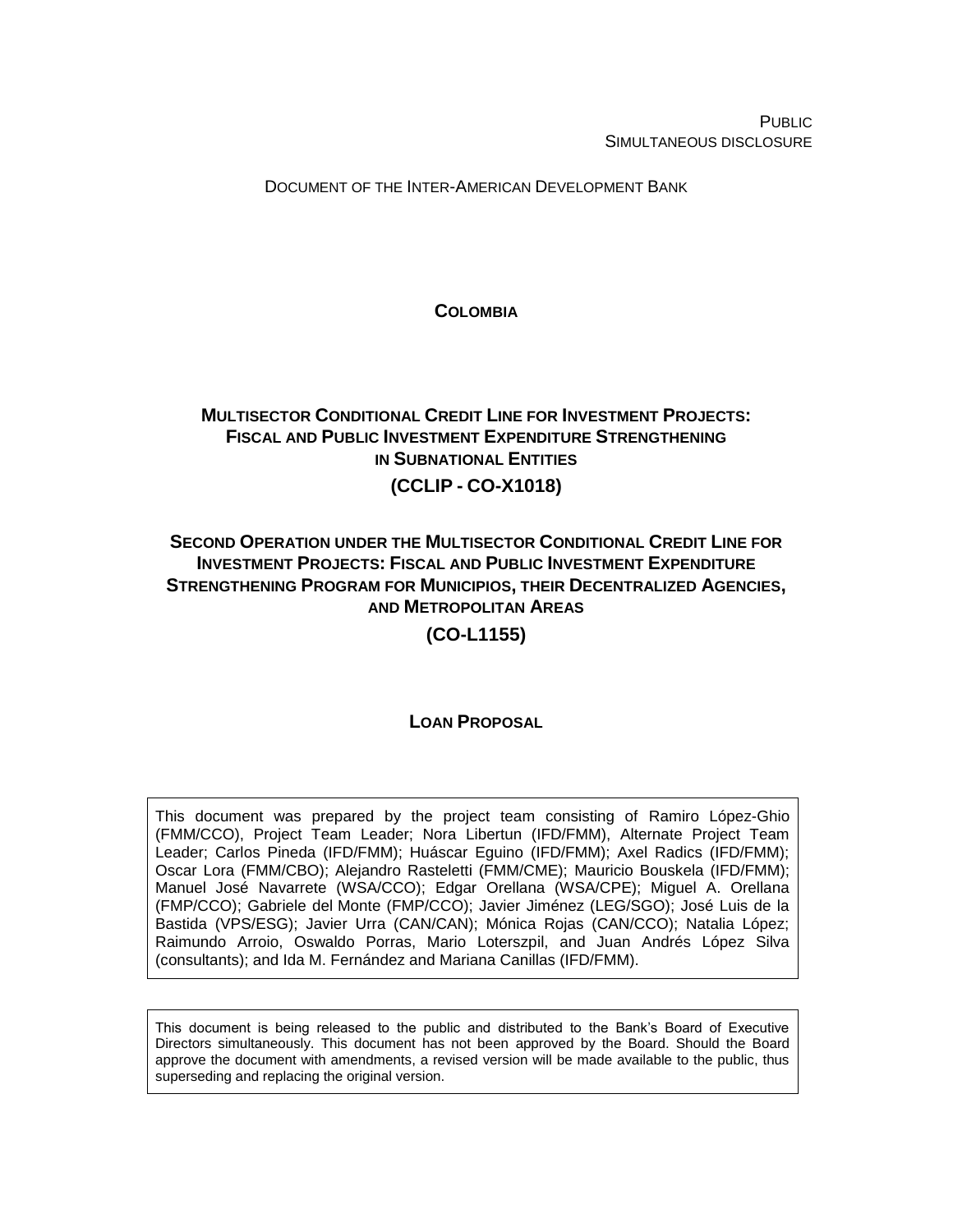## **CONTENTS**

# PROJECT SUMMARY

| I.   |                      |  |  |  |  |  |  |
|------|----------------------|--|--|--|--|--|--|
|      | А.<br>В.<br>C.       |  |  |  |  |  |  |
| Ш.   |                      |  |  |  |  |  |  |
|      | А.<br>В.<br>C.<br>D. |  |  |  |  |  |  |
| III. |                      |  |  |  |  |  |  |
|      | А.<br>В.             |  |  |  |  |  |  |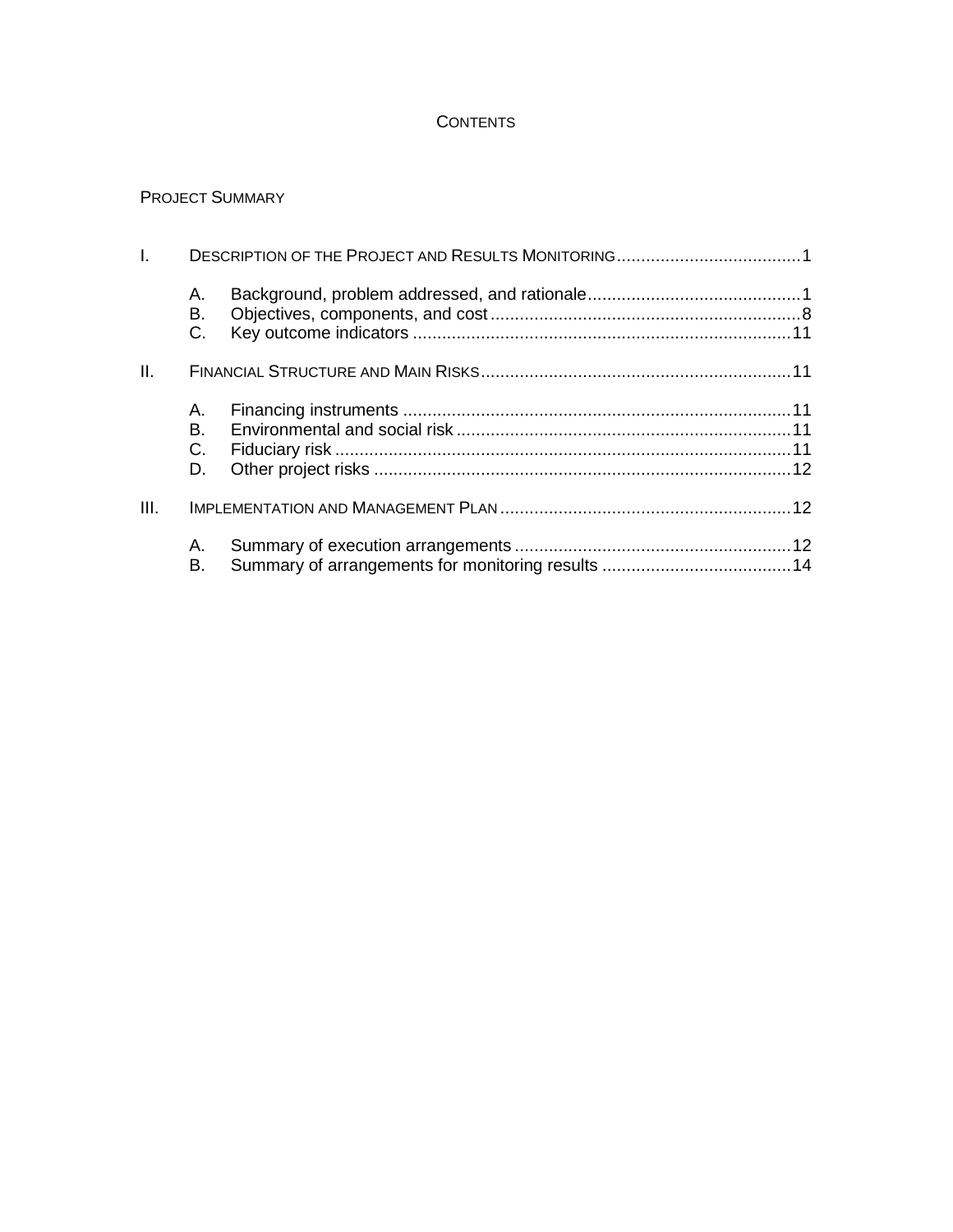#### **ANNEXES**

Annex I Development Effectiveness Matrix (DEM) - Summary

Annex II Results Matrix

Annex III Fiduciary Agreements and Requirements

### **ELECTRONIC LINKS**

#### **MANDATORY**

- 1. [Project Execution Plan \(PEP\)](http://idbdocs.iadb.org/wsdocs/getDocument.aspx?DOCNUM=39825249)
- 2. [Annual Work Plan \(AWP\)](http://idbdocs.iadb.org/wsdocs/getDocument.aspx?DOCNUM=39825249)
- 3. [Monitoring and Evaluation Plan \(MEP\)](http://idbdocs.iadb.org/wsdocs/getDocument.aspx?DOCNUM=39825152)
- 4. [Environmental and Social Management Report \(ESMR\)](http://idbdocs.iadb.org/wsdocs/getDocument.aspx?DOCNUM=39825197)
- 5. [Procurement Plan](http://idbdocs.iadb.org/wsdocs/getDocument.aspx?DOCNUM=39825231)

#### **OPTIONAL**

- 1. [Project Economic Analysis](http://idbdocs.iadb.org/wsdocs/getDocument.aspx?DOCNUM=39825146)
- 2. [Emerging and Sustainable Cities Initiative \(ESCI\) Action Plan \(Bucaramanga\)](http://idbdocs.iadb.org/wsdocs/getDocument.aspx?DOCNUM=39823131)
- 3. [ESCI Action Plan](http://idbdocs.iadb.org/wsdocs/getDocument.aspx?DOCNUM=39823179) (Manizales)
- 4. [ESCI Action Plan \(Montería\)](http://idbdocs.iadb.org/wsdocs/getDocument.aspx?DOCNUM=39823212)
- 5. [ESCI Action Plan \(Pereira\)](http://idbdocs.iadb.org/wsdocs/getDocument.aspx?DOCNUM=39823200)
- 6. [ESCI Action Plan \(Pasto\)](http://idbdocs.iadb.org/wsdocs/getDocument.aspx?DOCNUM=39823216)
- 7. [City Profile \(Bucaramanga\)](http://idbdocs.iadb.org/wsdocs/getDocument.aspx?DOCNUM=39809978)
- 8. [City Profile \(Manizales\)](http://idbdocs.iadb.org/wsdocs/getDocument.aspx?DOCNUM=39809982)
- 9. [City Profile \(Montería\)](http://idbdocs.iadb.org/wsdocs/getDocument.aspx?DOCNUM=39810002)
- 10. [City Profile \(Pereira\)](http://idbdocs.iadb.org/wsdocs/getDocument.aspx?DOCNUM=39810006)
- 11. [City Profile \(Pasto\)](http://idbdocs.iadb.org/wsdocs/getDocument.aspx?DOCNUM=39828174)
- 12. [Draft Credit Regulations \(Annex to FINDETER regulations\)](http://idbdocs.iadb.org/wsdocs/getDocument.aspx?DOCNUM=39828328)
- 13. [Fiscal Performance Document](http://idbdocs.iadb.org/wsdocs/getDocument.aspx?DOCNUM=39853278)
- 14. [Processing Requirements for the Second Operation](http://idbdocs.iadb.org/wsdocs/getDocument.aspx?DOCNUM=39901873) under the CCLIP
- 15. [Environmental and Social Management Framework \(ESMF\)](http://idbdocs.iadb.org/wsdocs/getDocument.aspx?DOCNUM=39907681)
- 16. [Requirements and Analysis for Compliance with the Public Utilities Policy](http://idbdocs.iadb.org/wsdocs/getDocument.aspx?DOCNUM=39948300)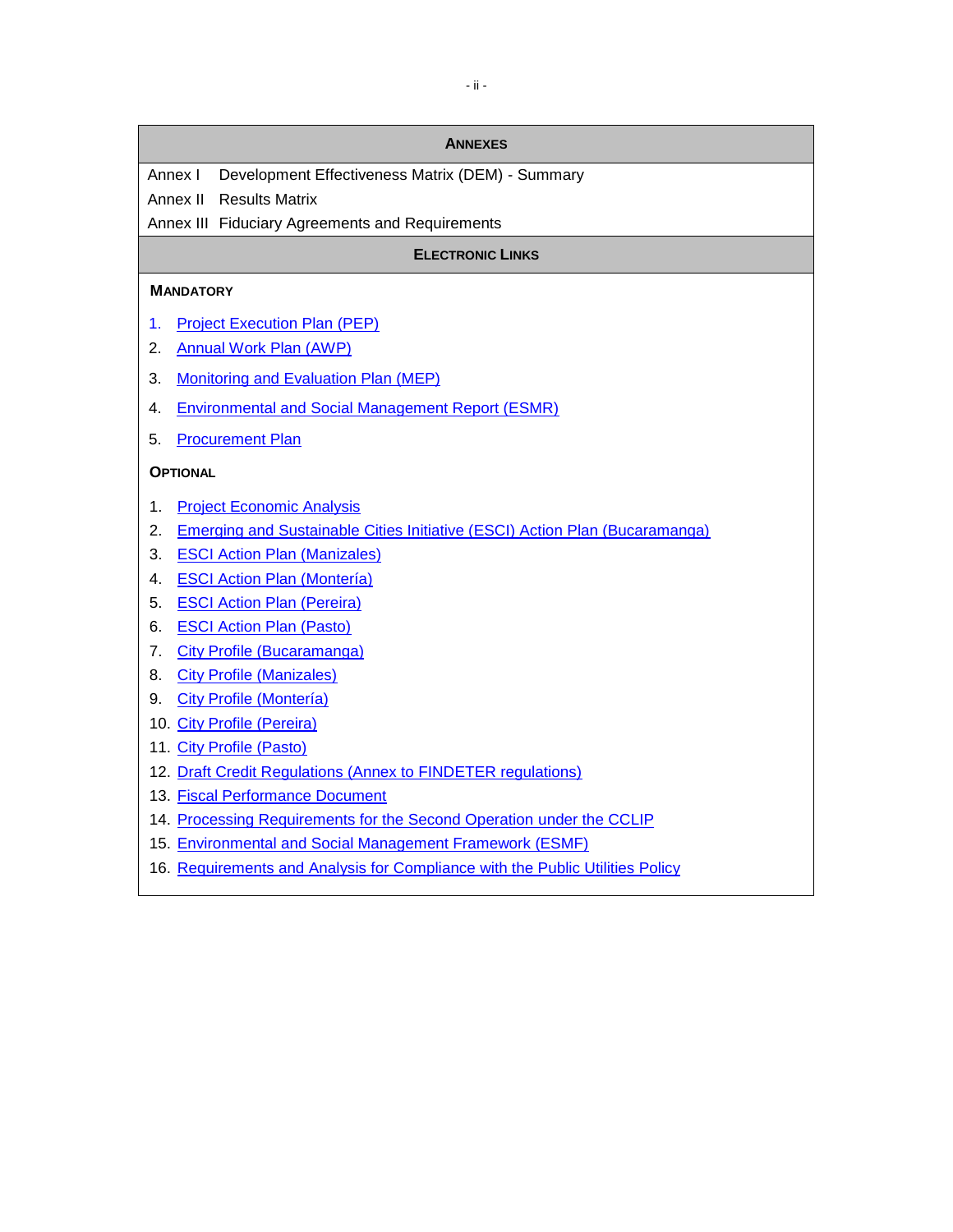### **ABBREVIATIONS**

| <b>CCLIP</b>    | <b>Conditional Credit Line for Investment Projects</b>             |
|-----------------|--------------------------------------------------------------------|
| <b>DNP</b>      | Departamento Nacional de Planeación [National Planning Department] |
| <b>ESCI</b>     | Emerging and Sustainable Cities Initiative                         |
| ESMF            | <b>Environmental and Social Management Framework</b>               |
| <b>FINDETER</b> | Financiera del Desarrollo Territorial S.A.                         |
| FPI             | <b>Fiscal Performance Index</b>                                    |
| <b>ICA</b>      | Impuesto a la Industria y Comercio [Industry and Commerce Tax]     |
| <b>IFIs</b>     | Intermediary financial institutions                                |
|                 |                                                                    |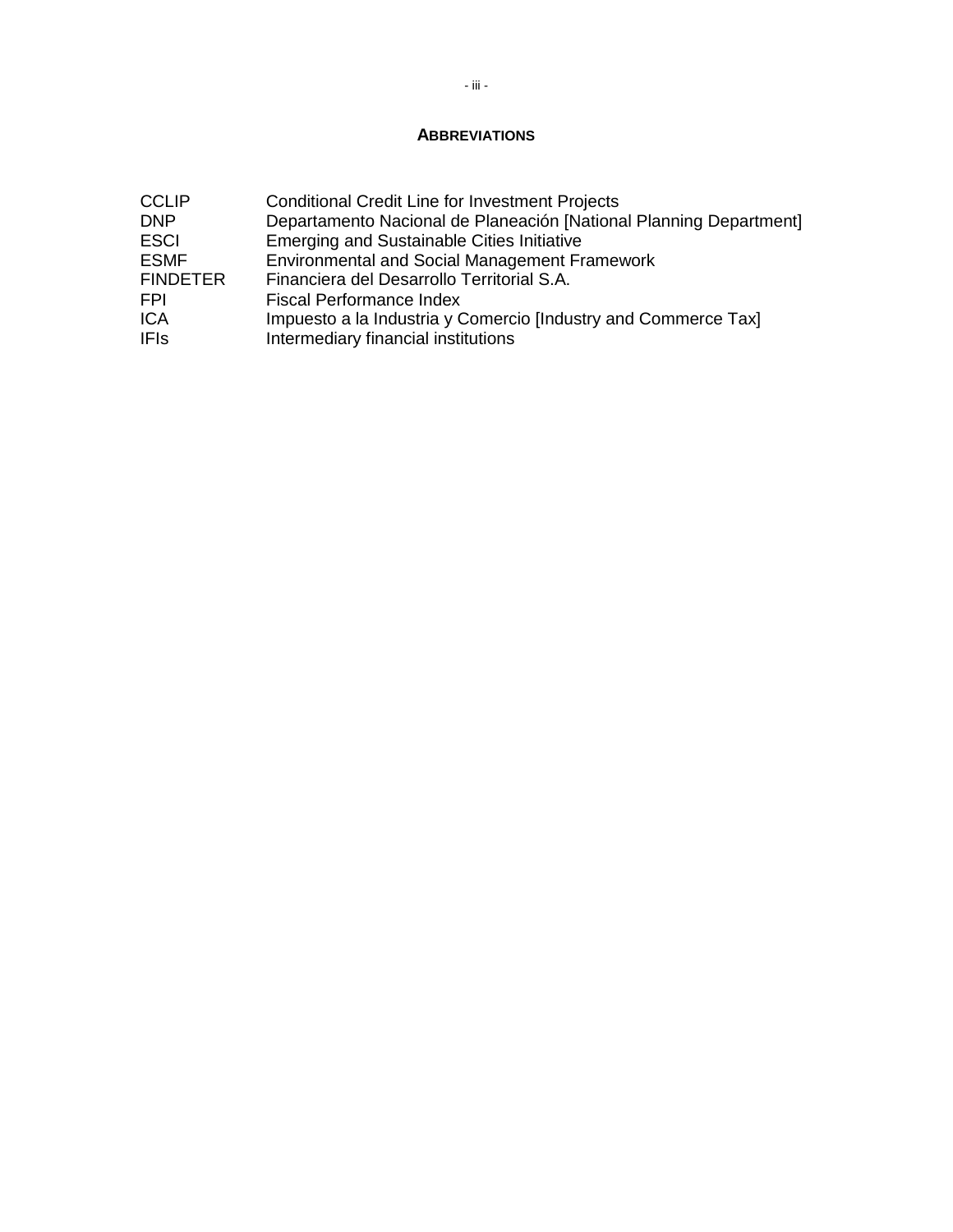#### **PROJECT SUMMARY**

#### **COLOMBIA MULTISECTOR CONDITIONAL CREDIT LINE FOR INVESTMENT PROJECTS: FISCAL AND PUBLIC EXPENDITURE STRENGTHENING IN SUBNATIONAL ENTITIES (CCLIP-CO-X1018)**

#### **SECOND OPERATION UNDER THE MULTISECTOR CONDITIONAL CREDIT LINE FOR INVESTMENT PROJECTS: FISCAL AND PUBLIC INVESTMENT EXPENDITURE STRENGTHENING PROGRAM FOR MUNICIPIOS, THEIR DECENTRALIZED AGENCIES, AND METROPOLITAN AREAS (CO-L1155)**

| <b>Financial Terms and Conditions</b>                                                                                                                                                                                                                                                                                                                                                                                                                                                                                                                                                                                                                                                                                                                                                                                                                                                                                                                                                                                                                                                                                                                                                                                                                                                                                                                                                                                                                                                                                                                                                                                                                                                  |                                                        |           |                                                   |                                                       |  |  |  |  |  |
|----------------------------------------------------------------------------------------------------------------------------------------------------------------------------------------------------------------------------------------------------------------------------------------------------------------------------------------------------------------------------------------------------------------------------------------------------------------------------------------------------------------------------------------------------------------------------------------------------------------------------------------------------------------------------------------------------------------------------------------------------------------------------------------------------------------------------------------------------------------------------------------------------------------------------------------------------------------------------------------------------------------------------------------------------------------------------------------------------------------------------------------------------------------------------------------------------------------------------------------------------------------------------------------------------------------------------------------------------------------------------------------------------------------------------------------------------------------------------------------------------------------------------------------------------------------------------------------------------------------------------------------------------------------------------------------|--------------------------------------------------------|-----------|---------------------------------------------------|-------------------------------------------------------|--|--|--|--|--|
|                                                                                                                                                                                                                                                                                                                                                                                                                                                                                                                                                                                                                                                                                                                                                                                                                                                                                                                                                                                                                                                                                                                                                                                                                                                                                                                                                                                                                                                                                                                                                                                                                                                                                        | <b>Borrower: Financiera del Desarrollo Territorial</b> |           | <b>Flexible Financing Facility</b> <sup>(a)</sup> |                                                       |  |  |  |  |  |
| S.A. (FINDETER)                                                                                                                                                                                                                                                                                                                                                                                                                                                                                                                                                                                                                                                                                                                                                                                                                                                                                                                                                                                                                                                                                                                                                                                                                                                                                                                                                                                                                                                                                                                                                                                                                                                                        |                                                        |           | Amortization period:                              | 25 years                                              |  |  |  |  |  |
|                                                                                                                                                                                                                                                                                                                                                                                                                                                                                                                                                                                                                                                                                                                                                                                                                                                                                                                                                                                                                                                                                                                                                                                                                                                                                                                                                                                                                                                                                                                                                                                                                                                                                        | <b>Guarantor: Republic of Colombia</b>                 |           | Original WAL:                                     | 15.25 years                                           |  |  |  |  |  |
| <b>FINDETER</b>                                                                                                                                                                                                                                                                                                                                                                                                                                                                                                                                                                                                                                                                                                                                                                                                                                                                                                                                                                                                                                                                                                                                                                                                                                                                                                                                                                                                                                                                                                                                                                                                                                                                        | Executing agency for the second operation:             |           | Disbursement period:                              | 5 years                                               |  |  |  |  |  |
| <b>Source</b>                                                                                                                                                                                                                                                                                                                                                                                                                                                                                                                                                                                                                                                                                                                                                                                                                                                                                                                                                                                                                                                                                                                                                                                                                                                                                                                                                                                                                                                                                                                                                                                                                                                                          | <b>Second</b>                                          | %         | Grace period:                                     | 5.5 years                                             |  |  |  |  |  |
|                                                                                                                                                                                                                                                                                                                                                                                                                                                                                                                                                                                                                                                                                                                                                                                                                                                                                                                                                                                                                                                                                                                                                                                                                                                                                                                                                                                                                                                                                                                                                                                                                                                                                        | operation                                              |           | Inspection and supervision fee:                   | (b)                                                   |  |  |  |  |  |
| <b>IDB Ordinary</b>                                                                                                                                                                                                                                                                                                                                                                                                                                                                                                                                                                                                                                                                                                                                                                                                                                                                                                                                                                                                                                                                                                                                                                                                                                                                                                                                                                                                                                                                                                                                                                                                                                                                    | US\$150 million                                        | 100       | Interest rate:                                    | LIBOR-based                                           |  |  |  |  |  |
| Capital (OC):                                                                                                                                                                                                                                                                                                                                                                                                                                                                                                                                                                                                                                                                                                                                                                                                                                                                                                                                                                                                                                                                                                                                                                                                                                                                                                                                                                                                                                                                                                                                                                                                                                                                          |                                                        |           | Credit fee:                                       | (b)                                                   |  |  |  |  |  |
| Total:                                                                                                                                                                                                                                                                                                                                                                                                                                                                                                                                                                                                                                                                                                                                                                                                                                                                                                                                                                                                                                                                                                                                                                                                                                                                                                                                                                                                                                                                                                                                                                                                                                                                                 | US\$150 million                                        | 100       | Approval currency:                                | US Dollars from the Bank's<br><b>Ordinary Capital</b> |  |  |  |  |  |
|                                                                                                                                                                                                                                                                                                                                                                                                                                                                                                                                                                                                                                                                                                                                                                                                                                                                                                                                                                                                                                                                                                                                                                                                                                                                                                                                                                                                                                                                                                                                                                                                                                                                                        |                                                        |           |                                                   |                                                       |  |  |  |  |  |
| <b>Project Outline</b><br>Objective of the second operation under the CCLIP: To support improved fiscal and urban sustainability in five<br>municipios by financing institutional strengthening and physical investment projects. The specific objectives are as<br>follows: (i) improve fiscal performance in terms of revenue collection and public expenditure efficiency; (ii) improve<br>urban planning, infrastructure, and services; and (iii) improve utilities access and quality.<br>Special contractual conditions precedent to the first disbursement of the financing: Submission of evidence<br>to the Bank's satisfaction that: (i) the Credit Regulations for the second operation under the CCLIP have been<br>approved by FINDETER's Board of Directors and have come into force, under terms agreed upon in advance with<br>the Bank; (ii) the Operating Regulations have been approved and have entered into force, under terms agreed<br>upon in advance with the Bank; (iii) the executing agency has designated the minimum staff necessary to carry<br>out program activities, in accordance with terms of reference agreed upon with the Bank; (iv) the final version of<br>the Environmental and Social Management Framework has been submitted and has entered into force, in<br>accordance with the Environmental and Social Management Report, which will be included in the Credit<br>Regulations; and (v) at least one beneficiary agency has signed a credit contract with one of the intermediary<br>financial institutions through which resources will be transferred to the beneficiary entity to implement program<br>activities (paragraph 3.5). |                                                        |           |                                                   |                                                       |  |  |  |  |  |
| Exceptions to Bank policy: As with the first program under the CCLIP, in this second program the Republic of<br>Colombia will guarantee only the payment of the debt service and the executing agency may use national                                                                                                                                                                                                                                                                                                                                                                                                                                                                                                                                                                                                                                                                                                                                                                                                                                                                                                                                                                                                                                                                                                                                                                                                                                                                                                                                                                                                                                                                 |                                                        |           |                                                   |                                                       |  |  |  |  |  |
| legislation for procurement and contracting below the threshold for international competitive bidding and for the<br>hiring of consultants with a cost of less than US\$500,000 (paragraph 3.6).                                                                                                                                                                                                                                                                                                                                                                                                                                                                                                                                                                                                                                                                                                                                                                                                                                                                                                                                                                                                                                                                                                                                                                                                                                                                                                                                                                                                                                                                                       |                                                        |           |                                                   |                                                       |  |  |  |  |  |
| Project qualifies $as^{(c)}$ :                                                                                                                                                                                                                                                                                                                                                                                                                                                                                                                                                                                                                                                                                                                                                                                                                                                                                                                                                                                                                                                                                                                                                                                                                                                                                                                                                                                                                                                                                                                                                                                                                                                         |                                                        | <b>SV</b> | ⊽<br><b>PE</b><br>CC                              | IC<br>ш<br>$\Box$                                     |  |  |  |  |  |

(a) Under the terms of the Flexible Financing Facility (document FN-655-1), the borrower may request modifications in the amortization schedule, as well as currency and interest rate conversions. The Bank will take operational and risk management considerations into account when reviewing such requests.

 $(b)$  The credit fee and inspection and supervision fee will be established periodically by the Board of Executive Directors as part of its review of the Bank's lending charges, in accordance with applicable policies.

(c) SV (Small and Vulnerable Countries), PE (Poverty Reduction and Equity Enhancement), CC (Climate Change, Sustainable Energy, and Environmental Sustainability), IC (Regional Cooperation and Integration).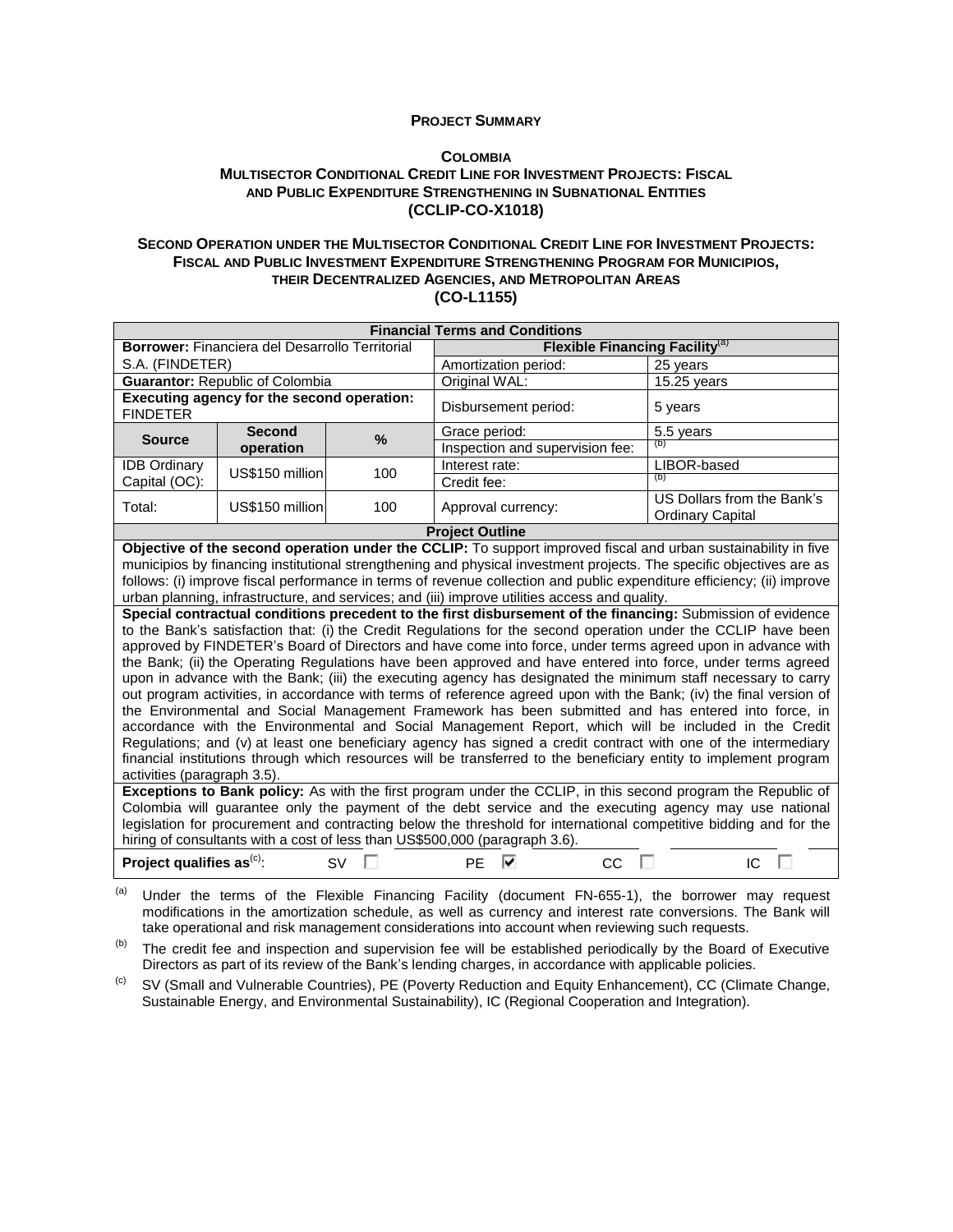# **I. DESCRIPTION OF THE PROJECT AND RESULTS MONITORING**

### **A. Background, problem addressed, and rationale**

1.1 **Progress and challenges in the decentralization process.** The 1991 Constitution promoted a process of decentralization of Colombia's political and administrative structures. Subnational entities (departments, districts, and municipios) received greater powers to execute public spending and transfers from the central government, but without the corresponding increase in taxation authority. This has deepened the subregional entities' vertical financial imbalances in recent decades.<sup>1</sup> This difference between executed expenditure and collected revenue has created a strong dependence on transfers from the central government, and has led to more vulnerable and less predictable local public finances. With decentralization, departments and municipios have taken on more responsibility for the development of their territories, and have consequently assumed a growing role in urban management, the promotion of economic development and technological innovation, environmental preservation, and the delivery of social services.<sup>2</sup> As the population grows and becomes more urban, the pressure on government expenditure to meet demand for public goods and services in urban centers also increases. This requires subnational entities to have greater capacity to raise their own resources and formulate and execute public investment programs. However, many subnational entities exhibit weaknesses in their handling of public finances, as well as in investment management and in the delivery of services under their responsibility. The limitations of subnational entities with respect to achieving more effective public management include: (i) weaknesses in subnational development planning and management systems, due to an absence of mechanisms for coordinating development plans with financial and investment programming; (ii) strong dependence on central government transfers, which represent approximately 40% of subnational entities' total revenue;<sup>3</sup> (iii) low revenue collection levels, with average effective tax rates that are significantly below nominal rates;<sup>4</sup> and (iv) low public investment effectiveness, due to limited capacity for project design, execution, and evaluation.<sup>5</sup> Lastly, most subnational entities suffer from serious deficits in infrastructure and utilities, which have a negative impact on citizens' quality of life and on local and regional development potential.

 $\overline{a}$ 

<sup>1</sup> Whereas spending executed by subnational entities went from 16.8% of total spending in 1984 to 43% in 2014, their own revenue rose from 20% to 22% of total fiscal revenue over the same period. Source: National Planning Department (DNP), based on the Single Subnational Government Form and subnational budget execution reports, Ministry of Finance: 2015 Medium-term Fiscal Framework and Central Government Fiscal Balance, 1994-2014.

<sup>2</sup> Subnational entities execute a large share of Colombia's public spending, being responsible for around 73% of the country's total spending on education and 61% of health spending in 2011. Source: DNP, National Fiscal Policy Council, National Economic and Social Policy Council (CONPES) of the General Revenue-sharing System, and subnational budgetary execution reports.

 $3$  Non-capital city halls: 62%; Capital city halls: 31%; departments: 36%. Source: Program to Consolidate Subnational Fiscal Responsibility II (loan 2744/OC-CO).

<sup>4</sup> At the municipal level, effective rates are 5 per 1,000 for the property tax and 2 per 1,000 for the industry and commerce tax (ICA), compared to a potential of 16 per 1,000 and 10 per 1,000, respectively. Source: Loan 2744/OC-CO.

<sup>5</sup> In 2011, only 42% of total allocated royalty resources were executed.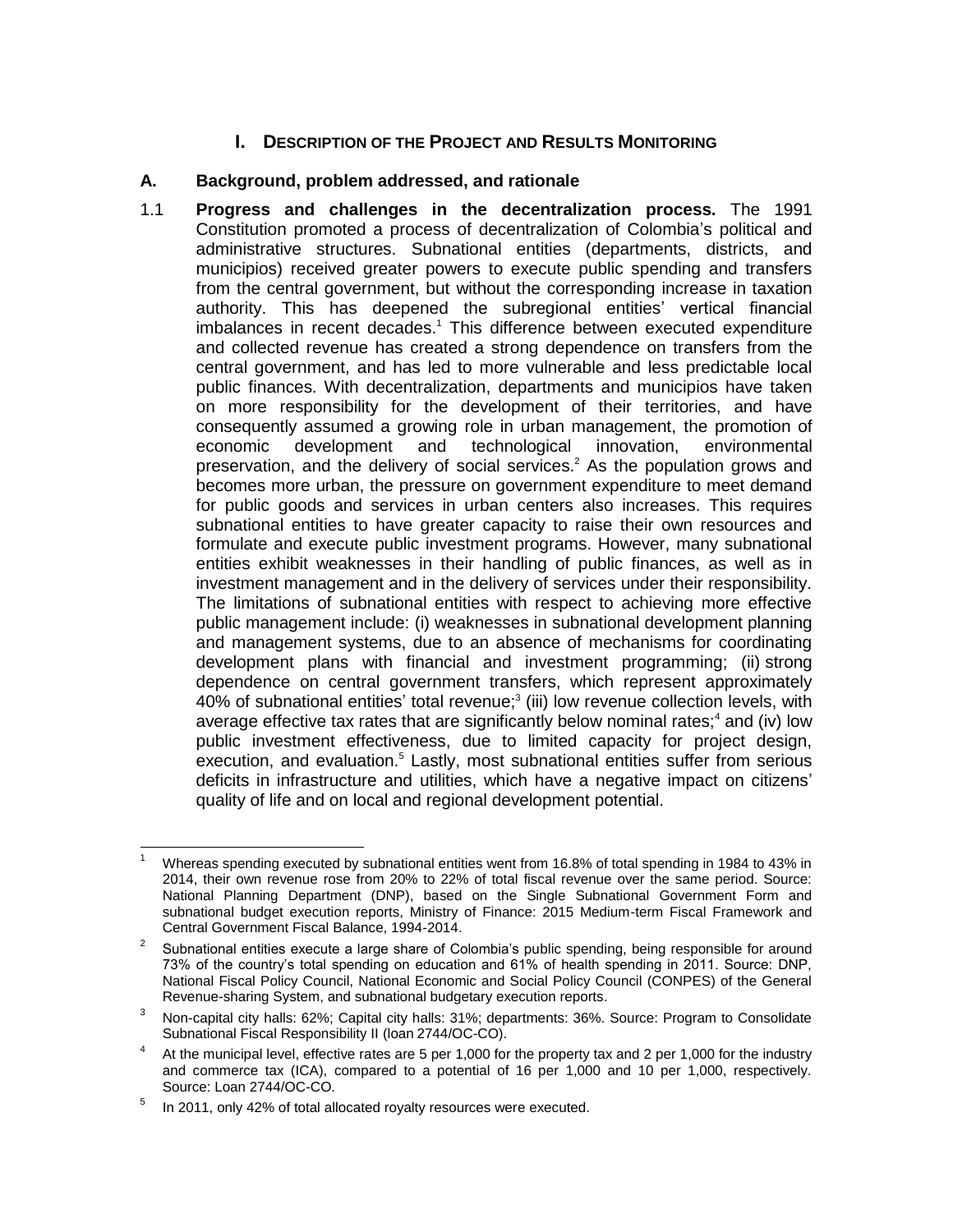- 1.2 With the objective of improving fiscal management and public investment by Colombia's subnational governments, in December 2014 the Bank approved a Multisector Conditional Credit Line for Investment Projects (CCLIP) for Fiscal and Public Investment Expenditure Strengthening in Subnational Entities (CO-X1018), together with a first operation for the city of Barranquilla (3392/OC-CO).<sup>6</sup> This is a multisector CCLIP (under which an estimated eight operations will be executed) in that its development objectives will be met by financing projects in various sectors. The CCLIP's borrower and executing agency is Financiera del Desarrollo Territorial S.A. (FINDETER), with which the Bank has been implementing the Emerging and Sustainable Cities Initiative  $(ESCI)<sup>7</sup>$  in Colombia since 2012. During the programming of Bank operations with the country, the inclusion of a second operation under the CCLIP was agreed upon to support municipios (either individually or in groups) and their public utilities in the strengthening of their fiscal management capacities and the financing of investment projects. The proposed program is justified on the basis of the needs of the municipios in these areas, as well as more than 15 years of Bank experience in the subnational sector in Colombia.
- 1.3 The [requirements for processing the second operation under the CCLIP](http://idbdocs.iadb.org/wsdocs/getDocument.aspx?DOCNUM=39901873) (Proposed modifications to the Conditional Credit Line for Investment Projects (CCLIP), document GN-2246-4) establish that:
	- a. Its objectives and components must be consistent with the credit line's objectives and components;
	- b. The proposed operation was registered in the 2015B pipeline in November 2014, and was part of the Bank's programming dialogue with the country during preparation of the Country Programming Document for 2015. In mid-2015, given strong demand from local governments for the FINDETER credit line, the Government of Colombia, FINDETER, and the Bank agreed that moving forward with preparation of this second operation was a priority;
	- c. The executing agency has demonstrated a satisfactory level of performance in the sectors proposed for financing, and the required monitoring and evaluation system will be in operation during execution of the operation; and
	- d. In terms of the previous project under this CCLIP, (i) it is considered likely to achieve its development objectives; (ii) the borrower and executing agency have complied with contractual conditions in the loan contract and in Bank policies governing disbursements and the procurement of goods and services; and (iii) the operations reports have been prepared and submitted in a timely manner and to acceptable quality standards in terms of financial administration and operational control.
- 1.4 In accordance with document GN-2246-4, the Credit Line Agreement establishes the criteria for processing second and subsequent operations under CCLIPs for multisector loans. It also establishes the eligibility criteria for the beneficiary agencies' participation in the program. The proposed operation meets these criteria, as (i) the city halls of the five beneficiary cities under the program (Bucaramanga, Manizales, Montería, Pasto, and Pereira) have applied to the

<sup>—&</sup>lt;br>6 Eligibility is expected in November 2015.

<sup>7</sup> The initiative supports a diagnostic assessment of the main issues in intermediate cities and proposes a comprehensive action plan set within a framework of environmental, urban, and fiscal sustainability.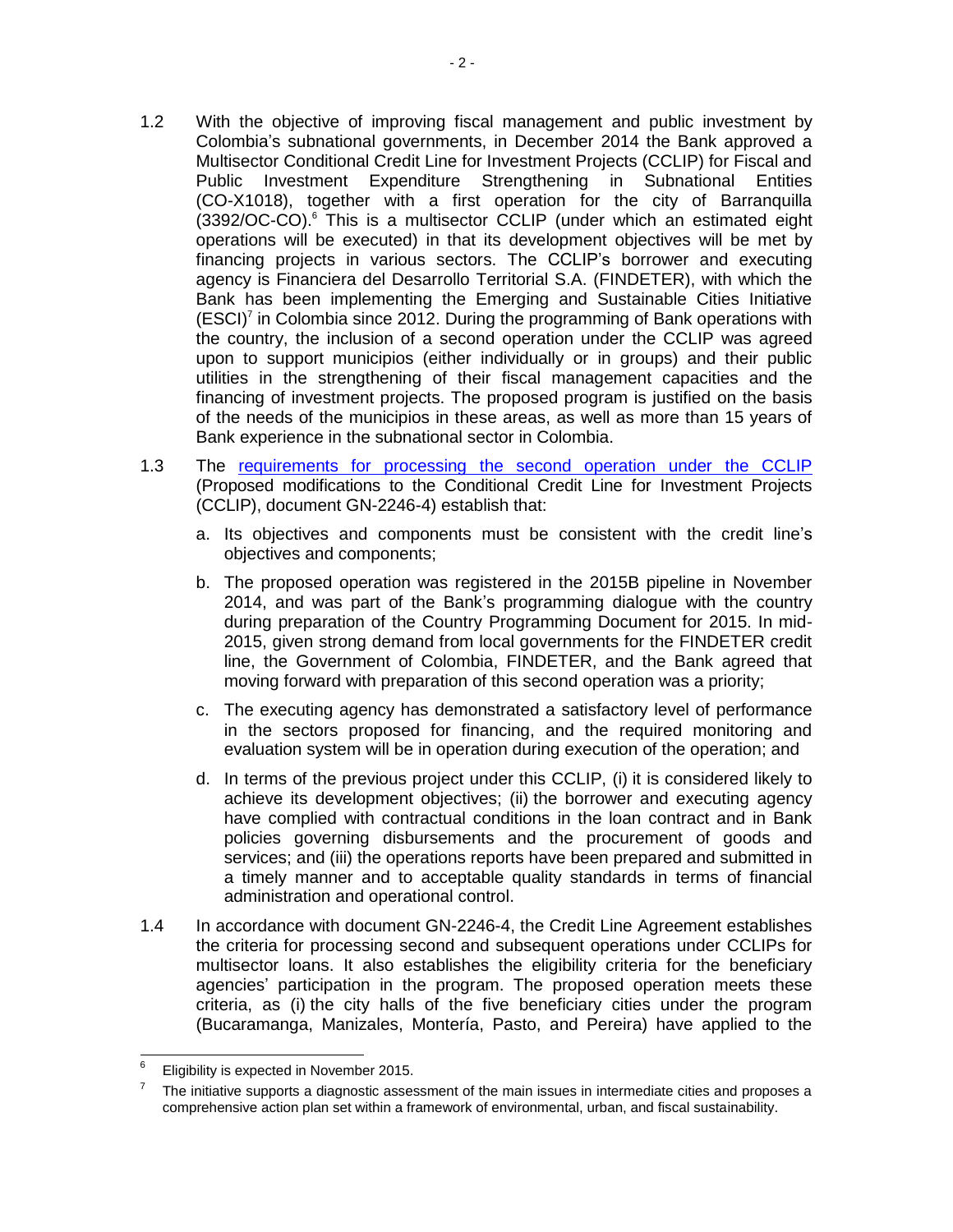CCLIP Executive Committee to be included in the program; (ii) they have presented a comprehensive investment plan formulated within the framework of their development plan and aligned with the CCLIP areas of intervention (action plans for the cities of [Bucaramanga,](pcdocs://IDBDOCS/39809978/R) [Manizales,](pcdocs://IDBDOCS/39809982/R) [Montería,](http://idbdocs.iadb.org/wsdocs/getDocument.aspx?DOCNUM=39823212) [Pereira,](http://idbdocs.iadb.org/wsdocs/getDocument.aspx?DOCNUM=398231200) and [Pasto\)](http://idbdocs.iadb.org/wsdocs/getDocument.aspx?DOCNUM=39823216);<sup>8</sup> and (iii) their medium-term macro fiscal frameworks demonstrate borrowing capacity of approximately US\$550 million for the 2015-2020 period, which ensures the financial viability of the requested operation.

- 1.5 **Main long-term sustainability challenges for the beneficiary cities in the second operation.** The five beneficiary cities under the CCLIP's second operation have made significant strides over the 2011-2015 period in implementing programs and interventions to help improve residents' quality of life, particularly with respect to improved fiscal management, investment in road infrastructure and utilities, and the expansion of social services (especially health and education). Nonetheless, despite recent progress, the beneficiary cities face significant challenges in ensuring their long-term sustainability, as reflected in the different planning instruments available, such as the 2012-2015 municipal development plans, land use plans, and current sector master plans. These plans identify priority actions that have supported the development of city action plans under the ESCI. The action plans identify priority areas for intervention, grouped according to four dimensions of sustainability: (i) environmental; (ii) economic and social; (iii) urban; and (iv) fiscal and governance. Specific actions and projects for an estimated amount of more than US\$2.5 billion were identified in the five cities, programmed over the short, medium, and long terms. Actions under the plans are being implemented with funding from various sources: the central government, departmental governments, the city halls' own resources, FINDETER, the World Bank, the IDB, the Development Bank of Latin America (CAF), and the commercial banks.
- 1.6 With a view to deepening implementation of the actions prioritized in the action plans, the city halls of the five beneficiary cities in the proposed program have requested support from the Bank and FINDETER to implement short- and medium-term actions contained in the dimensions of fiscal sustainability and governance, urban sustainability, and environmental sustainability. In this context, the actions that have been prioritized for Bank support aim to strengthen institutional capacities and the design and implementation of projects in the areas of: (i) fiscal management (in terms of bringing revenue generation closer to potential levels and managing public investment and spending more effectively and efficiently); (ii) urban planning and development; and (iii) investment in infrastructure and utilities. A profile has been prepared for each of the beneficiary cities that includes projects pre-identified by the city halls for Bank financing and assistance under the proposed program (city profiles for [Bucaramanga,](http://idbdocs.iadb.org/wsdocs/getDocument.aspx?DOCNUM=39809978) [Manizales,](http://idbdocs.iadb.org/wsdocs/getDocument.aspx?DOCNUM=39809982) [Montería,](http://idbdocs.iadb.org/wsdocs/getDocument.aspx?DOCNUM=39810002) [Pereira,](http://idbdocs.iadb.org/wsdocs/getDocument.aspx?DOCNUM=39810006) and [Pasto\)](http://idbdocs.iadb.org/wsdocs/getDocument.aspx?DOCNUM=39828174).

 8 Action plans were formulated for the five cities (Bucaramanga, Manizales, Montería, Pereira, and Pasto) under the ESCI.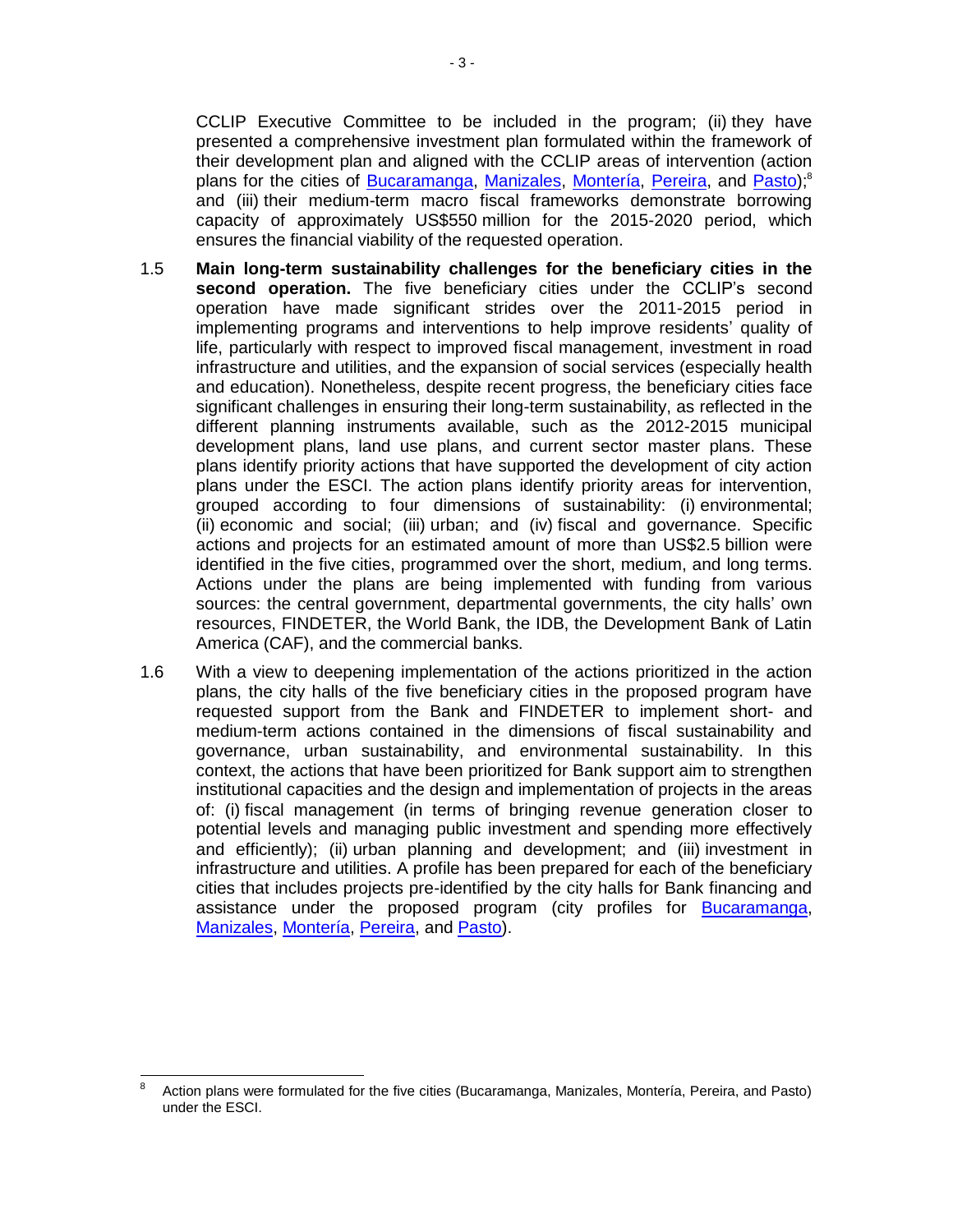- 1.7 **Municipal finances.** Fiscal performance in the beneficiary cities' municipios has been favorable in recent years,<sup>9</sup> translating into improvements in the Fiscal Performance Index (FPI) calculated annually by the National Planning Department (DNP). The average FPI of the five municipios rose from 73 in 2007 to 78 in  $2013$ .<sup>10</sup> The increase in own tax collection stands out. It resulted from the property registry update process, which strengthened the property tax base, as well as higher revenue associated with the industry and commerce tax (ICA).<sup>11-12</sup> Real tax revenue grew by 15% per year on average, enhancing the sustainability of operating expenses and increasing municipal investment, all within the framework of prudent debt policy regulated by the central government. On the public expenditure side, there was a significant investment effort on the part of the beneficiary city halls, reflected in annual average investment growth of 44% in real terms.<sup>13</sup> These growing investment volumes contributed to closing infrastructure gaps and making progress in the social development of the municipios.
- 1.8 The progress achieved will need to be sustained and deepened if fiscal and financial sustainability is to be consolidated in the medium term; in this regard, the beneficiary cities face multiple challenges. On the revenue side, although tax collection grew significantly, it accounted for only 28% of total revenue in 2013, underlining the high dependency on central government transfers.<sup>14</sup> The low share of own revenue is the result, among other things, of effective property tax rates that are lower than those authorized by law;<sup>15</sup> outdated property<sup>16</sup> and  $ICA^{17}$

 9 The [FPI](http://idbdocs.iadb.org/wsdocs/getDocument.aspx?DOCNUM=39853278) analyzes fiscal management in departmental and municipal governments by calculating a composite index based on (i) self-financing capacity in relation to operating expenditures; (ii) debt service coverage; (iii) dependence on transfers and royalties; (iv) generation of own revenue; (v) the magnitude of the investment; and (vi) savings capacity. The index is calculated on a scale of 0 to 100, where scores of close to 100 correspond to the best-performing subnational governments. According to Law 617 (2000), governments scoring above 80 are considered solvent.

 $10$  This implies an improvement of five percentage points—somewhat lower than the average increase of eight percentage points seen in the FPI for all Colombian municipios over the same period.

<sup>&</sup>lt;sup>11</sup> According to data supplied by their finance departments, property tax revenue in the beneficiary cities grew on average by 18% per year in real terms from 2010 to 2014, while ICA collection in all municipios grew by 17% annually.

 $12$  This analysis of municipal finances relies on official data contained in the budget execution reports submitted annually to the DNP. These reports contain disaggregated data for municipal revenue and expenditures, expressed in nominal values. Real figures, expressed in constant 2014 Colombian pesos, were calculated by the project team.

<sup>&</sup>lt;sup>13</sup> Median investment in the five municipios grew by 34% per year from 2010 to 2014, ranging from 24% average annual growth in Bucaramanga to 74% in the case of Montería.

<sup>&</sup>lt;sup>14</sup> Own revenue as a share of total revenue was 44.3% in Bucaramanga, 44.9% in Manizales, 17.6% in Montería, 34.3% in Pasto, and 42% in Pereira. The ESCI methodology considers levels above 55% to be satisfactory.

 $15$  The law authorizes municipal councils to set property tax rates of up to 16 per 1,000 of the cadastral value.

 $16$  Deficiencies in property registries have been identified in the public finance literature as one of the main hurdles to effective management of property tax in Latin America (Sepúlveda and Jorge Martínez-Vázquez, 2009).

 $17$  In the case of the property tax, the accuracy of information in urban property registries is naturally eroded due to the dynamics of urban development and socioeconomic mobility. In the case of the ICA, the dynamics of local economies—with the continuous creation of new industrial and commercial enterprises—mean that taxpayer registries need to be updated.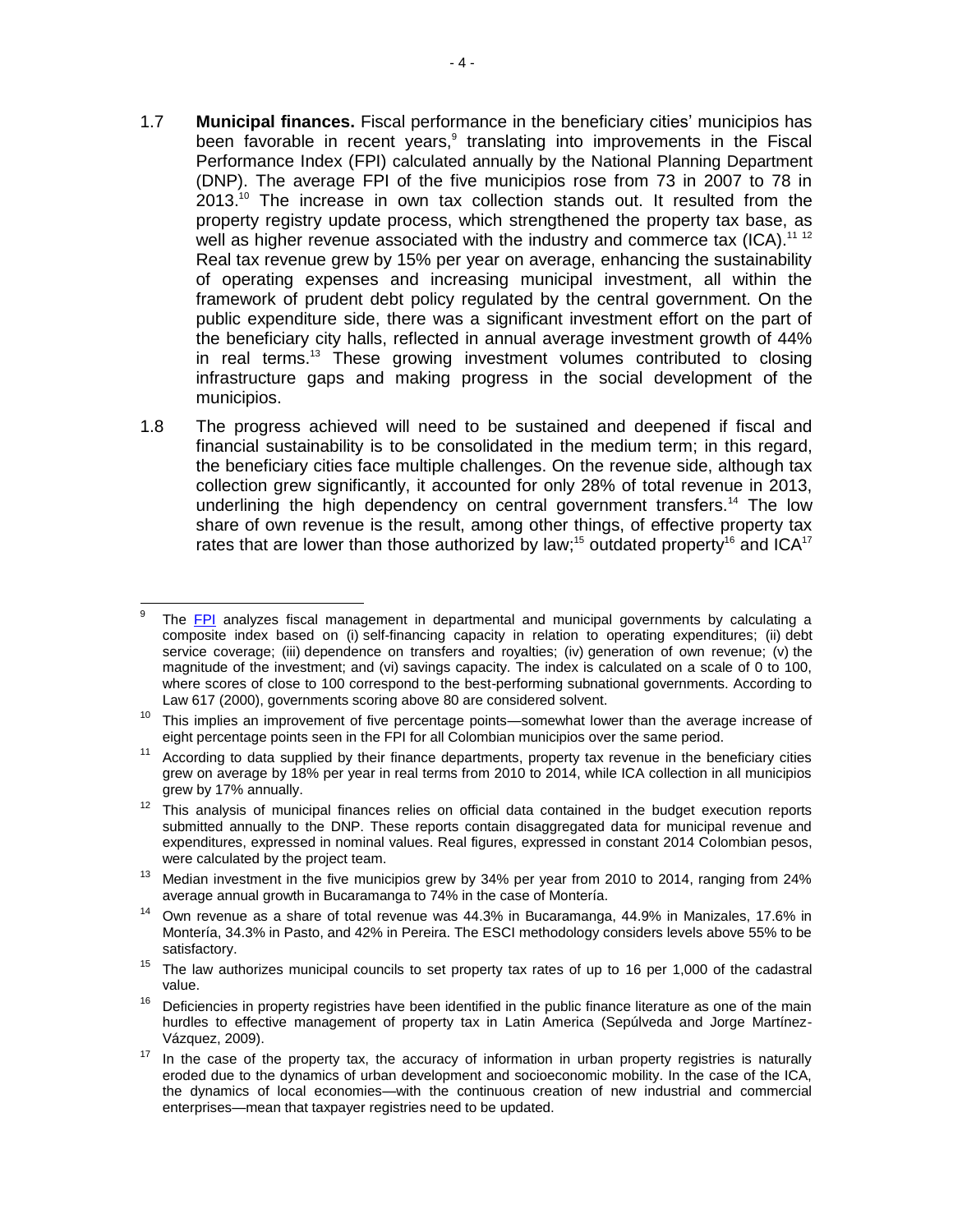tax bases and limited effectiveness of collection measures. <sup>18</sup> For its part, public expenditure is executed using information systems that are in need of improvement since their functionality is limited, there is only partial integration between the different modules, and institutional coverage is partial.<sup>19</sup> Capital expenditure is generally low<sup>20</sup> and there are weaknesses in developing quality pre-investment studies that would enable financing to be secured for public investments that make an effective contribution to local and regional development. Lastly, in some cases, municipal management is affected by functional structures and administrative processes that are inadequate for performing the roles assigned to these governments by law. Actions are therefore needed to optimize administrative organization and process management in a number of participating city halls.

- 1.9 **Urban development**. The five beneficiary cities exhibit weaknesses in planning instruments (with a lack of specific sector plans, updated land use plans, and use of technologies such as geographic information systems) and in public service provision (including public spaces, regularization of housing, mobility, and urban equipment), as well as high levels of inequality in access to these services (DNP,  $2012$ ).<sup>21</sup> For example, with the exception of Bucaramanga, the cities have well under 50 hectares of open space for every 100,000 inhabitants—the desirable level for reducing environmental impact and improving inhabitants' quality of life (Groth et al.,  $2008$ ).<sup>22</sup>
- 1.10 Housing deficits are also significant—they are far above the national average (36%) in Montería, closer to the national average in Pasto and Bucaramanga, and lower in Manizales and Pereira. Lastly, roads are congested in the five beneficiary cities, and there are few incentives for alternative modes of transportation (Pereira Cómo Vamos, 2014). Table 1 shows relevant social and urban indicators for the beneficiary cities under the program.

<sup>18</sup> Data in the ESCI diagnostic assessments of the Manizales, Montería, Pasto, and Pereira municipios indicate that the ratio of property tax collected to property tax billed stood at 87.8%, 45%, 69%, and 64.9%, respectively, in 2013; values above 85% are considered satisfactory.

<sup>&</sup>lt;sup>19</sup> According to the ESCI, the systems used suffer to a significant degree from technological obsolescence: they generally lack basic integrated financial modules (treasury, budget, and accounting), and institutional coverage is also incomplete—a limitation that can be seen primarily in the case of decentralized municipal government agencies.

 $20$  In 2013, the share of capital spending within the total budget was 79.5% in Bucaramanga, 85.5% in Manizales, 94.5% in Montería, 19.2% in Pasto, and 81.7% in Pereira. The ESCI methodology considers levels above 89.5% to be satisfactory.

<sup>&</sup>lt;sup>21</sup> DNP and World Bank, 2012. "Cities System: A visual approximation of the Colombian case". T. Samad, A. Panman, A. Rodríguez, and N. Lozano Gracia.

<sup>22</sup> Groth, Philip et al. (2008) *Quantifying the Greenhouse Gas Benefits of Urban Parks.* The Trust for Public Land.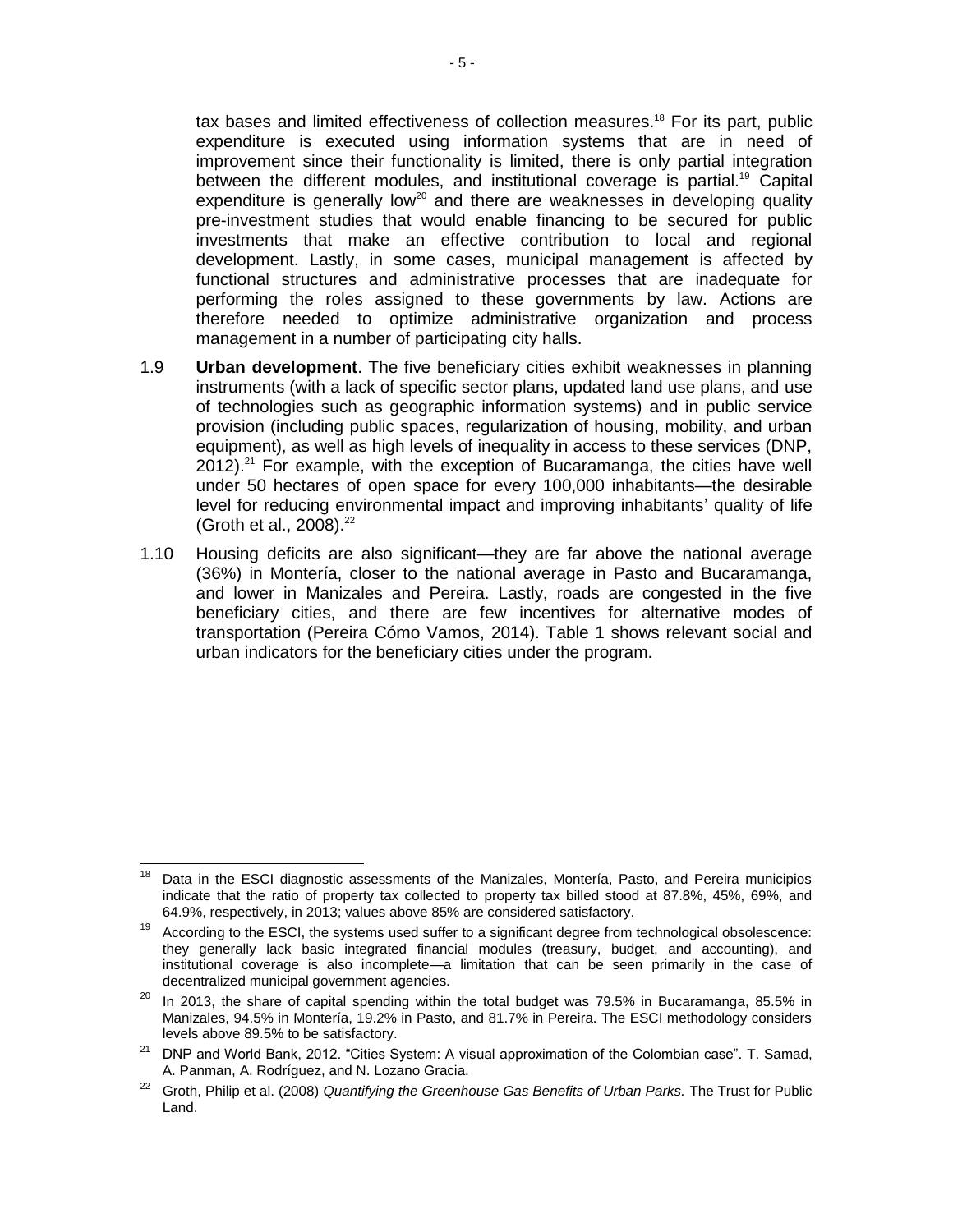| Indicator                                | <b>Satisfactory</b><br>level, ESCI <sup>23</sup> | <b>Bucaramanga</b> | <b>Manizales</b> | <b>Montería</b> | Pasto   |
|------------------------------------------|--------------------------------------------------|--------------------|------------------|-----------------|---------|
| 2015 population                          |                                                  | 527,913            | 396,075          | 44,301          | 439,993 |
| Monetary poverty (%)                     |                                                  | 10.4               | 16.2             | 34.8            | 30.5    |
| Gini coefficient                         | < 0.35                                           | 0.44               | 0.47             | 0.46            | 0.51    |
| Green space $(m^2$ per<br>inhabitant)    | > 50                                             | 45.3               | 10.9             | 12.26           | 12.3    |
| Housing deficit (%)                      | > 10                                             | 22.7               | 11.8             | 74.6            | 23.8    |
| Average speed, main<br>roads (km per hr) | > 30                                             | 39.2               | 25.4             | 17.0            | 12.1    |
| Bicycle usage (% trips)                  | > 5                                              | 1.4                | 2.0              | 11.9            | 1.5     |

**Table 1. Social and Urban Indicators**

Source: ESCI action plans for the five cities. Manizales Cómo Vamos (2015), Pereira Cómo Vamos (2014).

- 1.11 **Utilities**. Although the five beneficiary cities show satisfactory results in terms of the coverage and quality of utilities, there are a number of critical features that need to be addressed, such as the expansion or renovation of water and sewerage networks, the clean-up of river basins and ravines, and the sustainability of solid waste management. With regard to potable water services, coverage is broad, yet there are deficits in access and in the condition of networks, necessitating the construction of treatment plants (for potable water and sludge) and associated conveyance lines. In some beneficiary cities, such as Manizales, a lack of protection works and channeling of underwater tunnels and viaducts means that services cannot be guaranteed in the medium term.
- 1.12 With respect to wastewater, there are high levels of pollution in the river basins and ravines that cross the urban perimeters of the cities of Manizales, Pereira, and Pasto. This is a consequence of the untreated wastewater that is currently discharged into the Chinchiná River in Manizales, the Consota and Otún rivers and the Dosquebradas gorge in Pereira, and the Pasto River. This situation is caused by a lack of wastewater treatment plants and sewer lines that allow organic contaminants to be removed. Table 2 shows relevant public utilities indicators for the beneficiary cities under the program.

| Indicator                   | <b>Satisfactory</b><br>level, ESCI | <b>Bucaramanga</b> | <b>Manizales</b> | <b>Montería</b> | Pasto | <b>Pereira</b> |
|-----------------------------|------------------------------------|--------------------|------------------|-----------------|-------|----------------|
| Electricity coverage (%)    | > 95                               | 99.8               | 100.0            | 99.5            | 99.5  | 100.0          |
| Potable water coverage (%)  | > 95                               | $98.0^{24}$        | 98.2             | 98.0            | 98.0  | 100.0          |
| Sewerage coverage (%)       | > 95                               | 99.0               | 99.0             | 55.0            | 96.0  | 100.0          |
| Wastewater treatment (%)    | > 70                               | 20.0               | 0.0              | 52.0            | 0.0   | 0.0            |
| Adequate waste disposal (%) | > 95                               | 100.0              | 100.0            | 80.0            | 99.5  | 100.0          |

Source: ESCI action plans for the five cities. Manizales Cómo Vamos (2015), Pereira Cómo Vamos (2014).

1.13 Based on a diagnostic assessment of each beneficiary city, the proposed program advocates a multisector intervention limited to three sectors—fiscal, urban, and public utilities—to finance strategic projects selected through a

 $\overline{a}$ 

 $^{23}$  Level considered satisfactory according to the ESCI methodology.

<sup>&</sup>lt;sup>24</sup> Coverage, metropolitan area.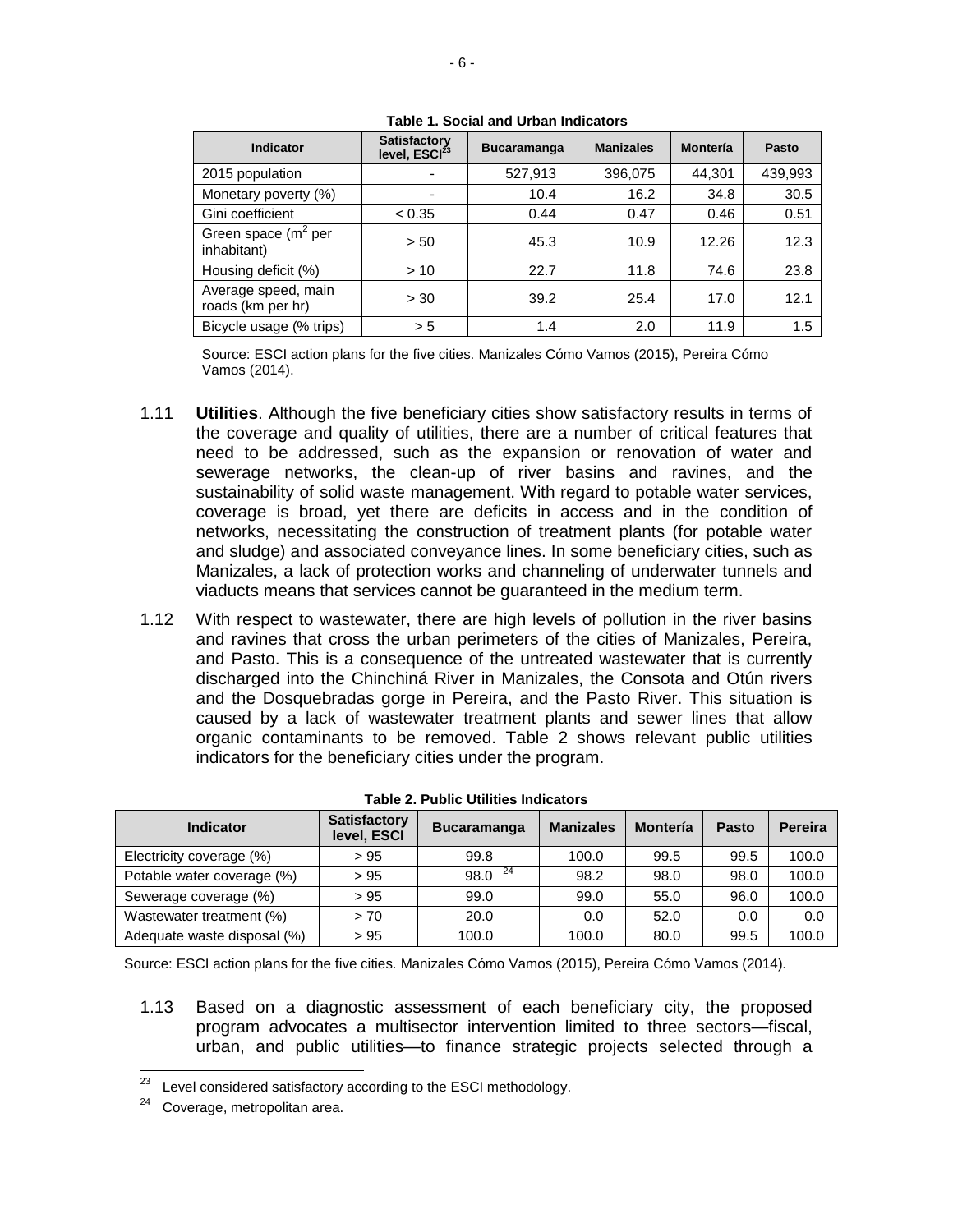process of medium- and long-term planning. The program proposes a flexible menu of interventions in these three sectors to respond to the specific preferences and needs of the cities. The projects pre-identified by FINDETER and the city halls for financing under the program have been prioritized in the ESCI action plans.

- 1.14 **Experiences and lessons learned**. The use of CCLIPs in the region points to the advisability of the Bank's direct involvement with subnational governments over the medium term. Experience suggests that the Bank can offer value added by supporting the formulation and implementation of a strategy for the sustainable development of subnational governments, involving simultaneous strengthening of their management capacity and assistance in the design, financing, and execution of their investment programs; $^{25}$  these elements have been incorporated into the design of the proposed operation.
- 1.15 **Strategic alignment.** Within the framework of the Ninth General Increase in the Resources of the Inter-American Development Bank (GCI-9) (document AB-2764), the proposed program will contribute to the objective of poverty reduction and equity enhancement,<sup>26</sup> and it is aligned with the following sector priorities: institutions for growth and social welfare, and infrastructure for competitiveness and social welfare. Within the sector priorities, the program will contribute to the following regional targets: (i) a reduction in the incidence of waterborne diseases; (ii) an increase in paved road coverage; (iii) ratio of real to potential tax revenue; and (iv) public expenditure managed at the decentralized level as a percentage of total public expenditure. It will also contribute to the following outputs: (i) households with new or upgraded water supply; (ii) kilometers of interurban roads built or upgraded; (iii) public financial systems implemented or upgraded (budget, treasury, debt, and revenue); and (iv) municipal and other subnational governments supported. The proposed program will also contribute to the following dimensions of success established in the Decentralization and Subnational Governments Sector Framework Document (GN-2813-2): (i) subnational governments improve the efficiency and quality of expenditure and service delivery; and (ii) subnational governments improve own revenue collection and access to financing. Similarly, the operation supports the public sector management and financing component of the Sector Strategy for Institutions for Growth and Social Welfare (document GN-2587-2). Lastly, the

<sup>25</sup> The following projects have shown positive outcomes using this type of strategy: Support for the Management and Integration of Finance Administrations in Brazil (PROFISCO) (BR-X1005); the Bicentennial Cities Program in Chile (CH-X1001); and the Subnational Credit Line for Infrastructure, Public Services, and Institution-Strengthening in Mexico (ME-X1002). Some of the lessons taken into account in the current program relate to the importance of (i) adopting comprehensive arrangements that include institutional strengthening interventions and investments tailored to the needs of subnational governments; (ii) strengthening the capacities of subnational governments to increase the quality and effectiveness of investments through support for investment management units; (iii) promoting formal access to financing for infrastructure and utilities through credit instruments that take into account the diverse profiles of subborrowers; (iv) providing technical support (through multisector teams) for the development and execution of more complex investment plans by subnational governments; (v) strengthening fiscal management and modernizing property registries and collection systems to increase subnational governments' own revenue; and (vi) relying on country systems for managing and administering operations, thus avoiding duplication and reducing costs.

 $26$  Consistent with the guidelines for classifying lending program priorities (document GN-2650), the proposed operation is classified as a poverty-reducing loan due to its interventions to support urban development in disadvantaged areas, as well as access to water and sanitation.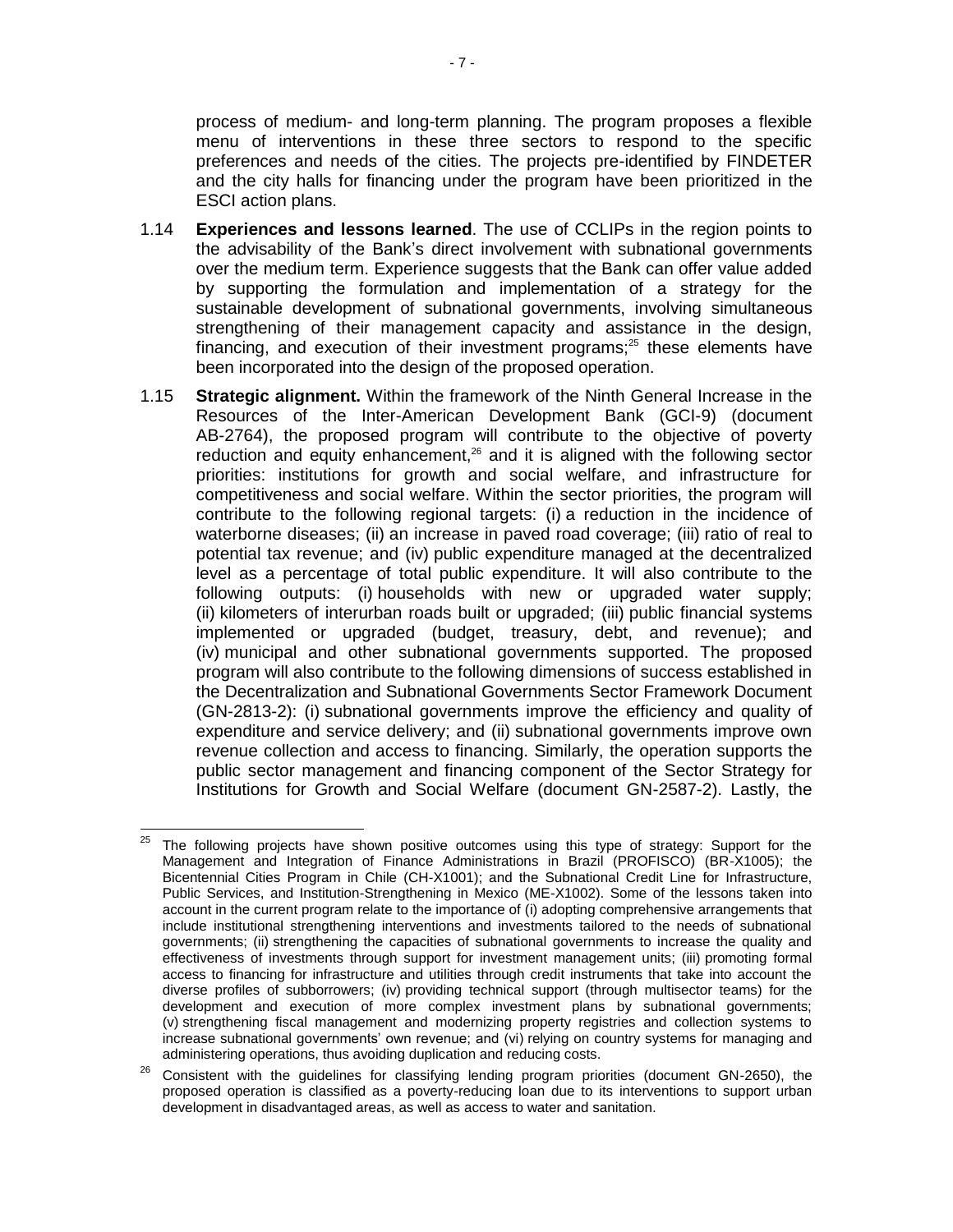proposed program is aligned with the following objectives of the National Development Plan 2014-2018 and the Country Strategy with Colombia 2015-2018 (document GN-2832); (i) improving State revenue; (ii) increasing public investment management capacity; and (iii) raising the quality of infrastructure and urban development.

1.16 **Consistency with the Bank's Public Utilities Policy (document GN-2716-6).** The public utilities projects to be financed must fulfill the requirements of the [Bank's Public Utilities Policy.](http://idbdocs.iadb.org/wsdocs/getDocument.aspx?DOCNUM=39948300) To this end, the following will be verified: (i) the relevant service will generate or receive sufficient funds to meet its financial commitments and cover the operating and maintenance costs of the systems related to the operation; and (ii) public utilities projects will be economically viable in accordance with the cost-benefit and cost-effectiveness evaluation methodologies used and accepted by the Bank. It will also be verified that the projects comply with national legislation on the economic analysis of investment projects and financial sustainability. National legislation is consistent with the Bank's policy, inasmuch as Colombia has a regulatory framework in the water and basic sanitation sector that promotes efficiency and transparency. The operating and maintenance costs of water and basic sanitation providers are covered by operating revenue, based on rates regulated by the water and basic sanitation regulation commission. The law stipulates that municipios must transfer budgetary resources to cover subsidies for users in residential areas. In cases where rate subsidies are granted, they will be targeted toward the most vulnerable and lowest-income groups. In addition, to the extent possible, the municipalities will receive help to replace rate subsidies for public utilities with income transfer mechanisms that are more direct and targeted toward the lowest-income population segments.

## **B. Objectives, components, and cost**

- 1.17 The general objective of the second operation under the CCLIP is to support improved fiscal and urban sustainability in five municipios by financing institutional strengthening and physical investment projects. The specific objectives are as follows: (i) improve fiscal performance, in terms of revenue collection and public expenditure efficiency; (ii) improve urban planning, infrastructure, and services; and (iii) improve utilities access and quality. The program's components and main activities are described below:<sup>27</sup>
- 1.18 **Component 1. Improvement of fiscal management (US\$20 million)**. The objective of this component is to improve fiscal performance. The component encompasses:
	- a. **Support for tax administration.** With the aim of increasing collection and strengthening capacity for management of municipal tax bases, this subcomponent will finance the following activities, among others: (i) updating

 $27$ Program activities may be supported under technical cooperation operation CO-T1410 (under preparation), which could assist in prioritizing projects, developing project economic analyses, and monitoring the outputs of the operation.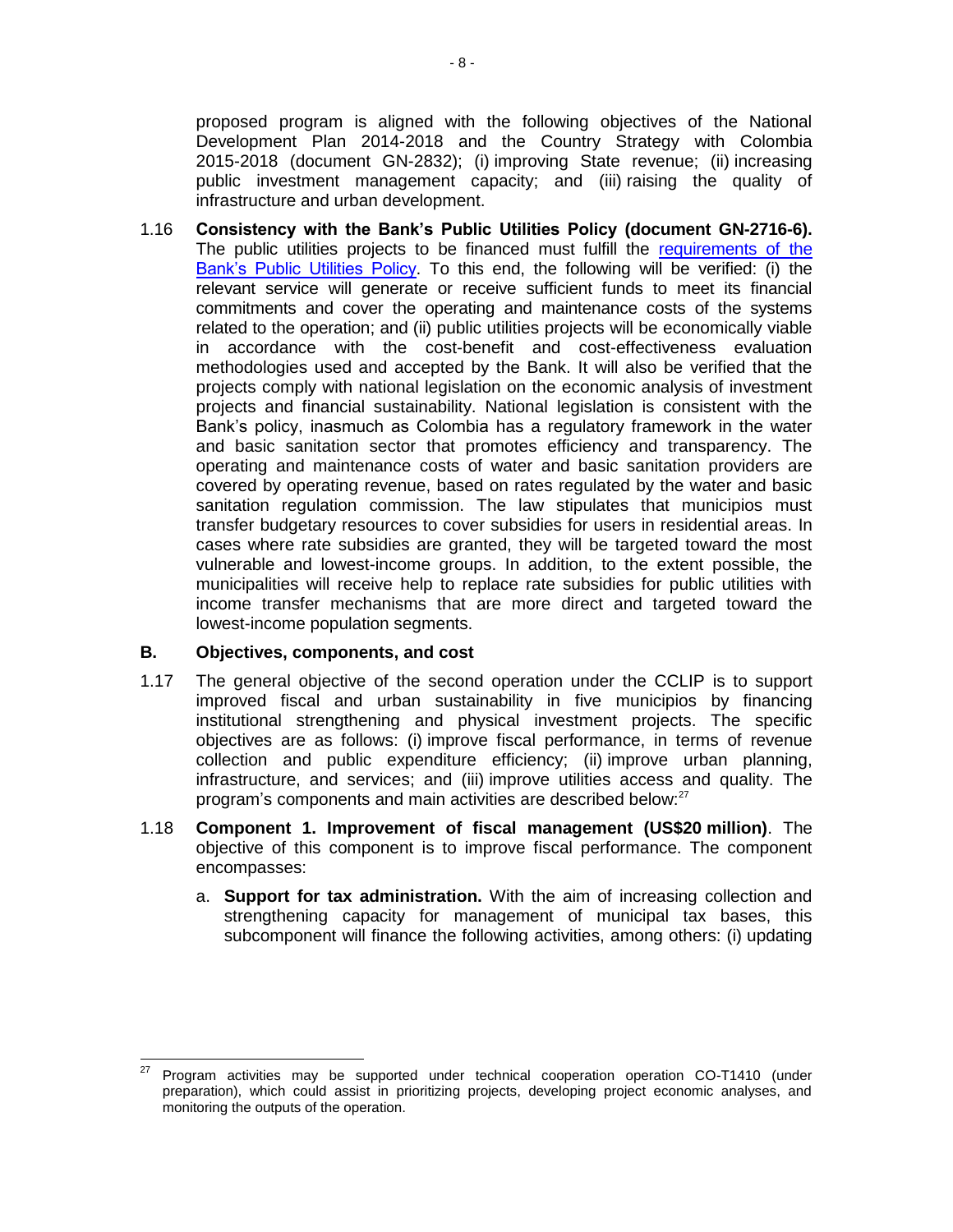of the property registry,<sup>28</sup> urban street names, and socioeconomic classifications, with a view to increasing property tax collection; $^{29}$ (ii) consulting services to prepare a review of property tax rates, conduct censuses to update the ICA taxpayer base, improve property tax and ICA debt collection, and design and execute taxpayer awareness programs; and (iii) training for beneficiary entity staff in tax enforcement.

- b. **Strengthening of public expenditure management.** This subcomponent may finance the following activities with the aim of improving expenditure management and public investment capacities: (i) development/optimization and expansion of the coverage of financial administration systems, encompassing (at a minimum) effectively integrated budget, treasury, and accounting modules; (ii) development and implementation of performance monitoring systems in decentralized city hall and/or metropolitan area agencies; (iii) development and implementation of investment project monitoring systems; and (iv) training of technical staff in expenditure management. To strengthen city hall management across its various areas of responsibility, this subcomponent may also finance administrative reform studies aimed at optimizing functional structures in the municipios and city hall processes.
- 1.19 **Component 2. Urban development (US\$68 million).** The objective of this component is to improve subnational planning and the provision of infrastructure and urban services. The component encompasses:
	- a. **Support for urban planning.** To improve subnational planning capacities, this subcomponent will finance the following activities, among others: (i) update of land use and sector plans, such as public space plans, risk management plans, urban mobility plans, and neighborhood-level urban design plans, as well as technological instruments to develop these plans where necessary (including geographical information systems); and (ii) training for city hall staff in land-use planning issues and tools and soil management instruments.
	- b. **Improved provision of infrastructure and urban services.** Interventions include financing for investments in the following areas: (i) projects aimed at increasing the quality and quantity of urban public spaces, <sup>30</sup> such as the construction of neighborhood plazas and urban parks, restoration of market squares, recovery of green areas, and renovation of urban equipment

<sup>28</sup> In the case of Bogotá, the updating of 2.1 million properties in 2008 helped to expand the value of the property tax base by 47%, achieving an increase of 30% in potential collection coverage in the metropolitan area (see Ruiz and Vallejo, 2010, Using land registration as a tool to generate municipal revenue: Lessons from Bogotá). Sánchez and España (2014) demonstrate the average impact on revenue collection for all municipios from updating property registries, stemming from increases in both values and in the number of properties. Property tax revenue could potentially reach 1% of GDP (see Sánchez and España, 2014, *Cobrar como la ley manda: maximizando el potencial del impuesto predial en Colombia*, in J. Bonet, A. Muñoz, and C. Pineda (eds), *El potencial oculto: factores determinantes y oportunidades del impuesto a la propiedad inmobiliaria en América Latina*.

 $29$  Socioeconomic classification is also used to target subsidies. As a consequence, updating also helps to improve the effectiveness of municipal spending.

<sup>&</sup>lt;sup>30</sup> Empirical experience suggests that the recovery of public spaces—particularly in central areas—helps to drive economic activity and has a positive impact on real estate values. See Ministry for Cities (Brazil) and the Spanish Agency for International Development Cooperation (2008): *Manual de Reabilitação de Áreas Urbanas Centrais*, Ministry for Cities, Brasilia.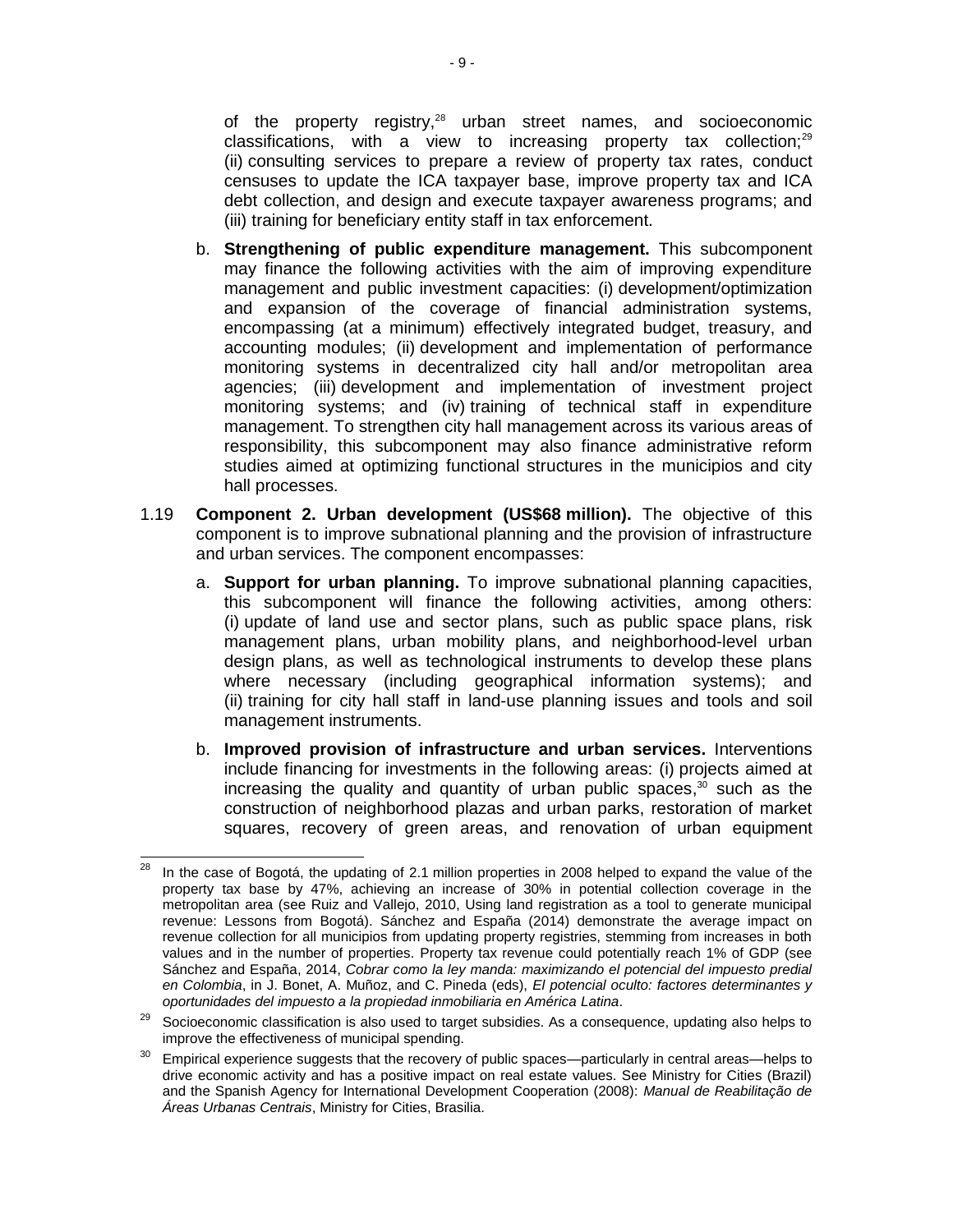(including sports fields and playgrounds, construction of facilities such as schools and health centers); (ii) comprehensive neighborhood improvement programs in low-income areas, including access improvement works, the provision of equipment, tenure regularization, and programs focused on the social integration of residents; (iii) works to optimize urban mobility, including improvements to the road network, pedestrian zones, and bicycle paths, as well as comprehensive control centers; and (iv) community spaces. This subcomponent will also finance pre-investment studies for interventions and the social programs associated with them.

- 1.20 **Component 3. Improvement of utilities (US\$60 million).** The objective of this component is to improve utilities access and quality. The component will finance utility projects of city halls and/or eligible utility companies, $31$  as identified in the program's Operating Regulations. This component envisions financing the following activities, among others: (i) projects to expand water and basic sanitation coverage; (ii) projects to expand coverage of wastewater collection and management, thus improving the quality of bodies of water; (iii) projects to finance the rehabilitation and maintenance of systems to improve quality in terms of continuity, potability, volume, and pressure; (iv) programs and projects to increase the coverage of solid waste collection and disposal; and (v) projects for the integrated planning of urban drainage. In addition, this component will finance the studies and designs necessary for physical investments.
- 1.21 **Administration, audit, monitoring, and evaluation (US\$2 million).** Program funds will be used to finance the following: (i) any supporting consulting services required for program execution; (ii) the auditing contract; (iii) the communication strategy and actions; and (iv) monitoring and evaluations (midterm and final).
- 1.22 **Cost and sources of financing.** The total estimated cost of the second operation under the CCLIP is US\$150 million, in the form of a loan from the Bank's Ordinary Capital, under the Flexible Financing Facility.

| <b>Investment category</b>                                   | Cost |  |  |  |  |  |
|--------------------------------------------------------------|------|--|--|--|--|--|
| I. Components                                                |      |  |  |  |  |  |
| 1. Improvement of fiscal management                          | 20   |  |  |  |  |  |
| 2. Urban development                                         | 68   |  |  |  |  |  |
| 3. Improvement of utilities access and quality               | 60   |  |  |  |  |  |
| II. Administration, audit, monitoring, and evaluation        |      |  |  |  |  |  |
| Program administration, audit, monitoring, and<br>evaluation | 2    |  |  |  |  |  |
| <b>TOTAL</b>                                                 | 150  |  |  |  |  |  |

| Table 3. Cost of the Second Operation under the CCLIP |
|-------------------------------------------------------|
| (US\$ million)                                        |

 $31$ The literature and Bank evaluations confirm the effectiveness of this in increasing the beneficiary population's access to utilities, among other positive effects. See UN-Habitat (2011): Building Urban Safety through Slum Upgrading, United Nations Human Settlement Program, Nairobi; Soares and Soares (2005): The Socio-Economic Impact of Favela-Barrio: What do the Data Say? Office of Evaluation and Oversight (OVE), IDB, Washington, D.C.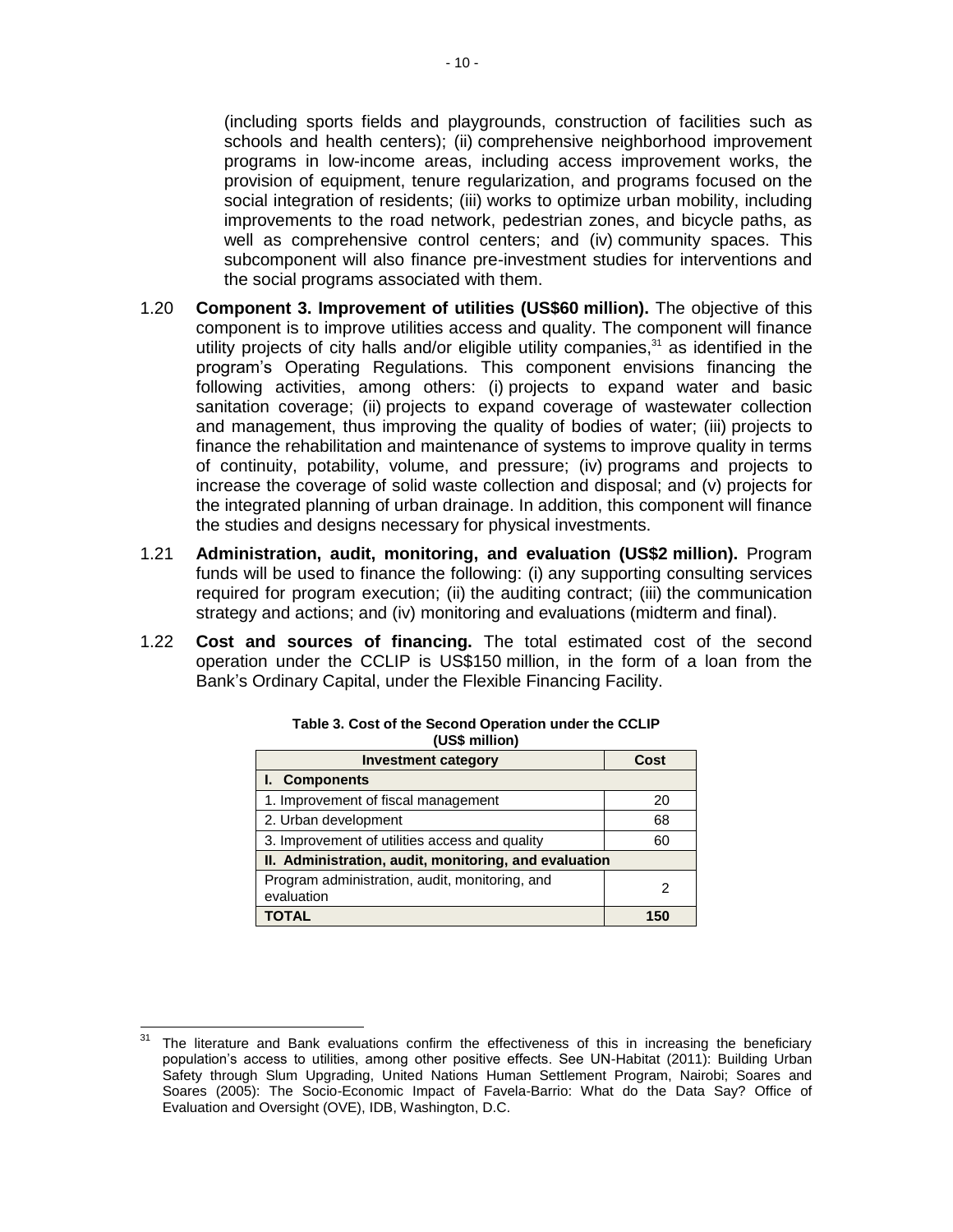# **C. Key outcome indicators**

- 1.23 Outcome indicators include (i) the fiscal performance index, as measured by the DNP's FPI; (ii) market value per square meter in the areas of intervention (neighborhood improvement, public spaces built or improved, and roads built or rehabilitated); (iii) households with first-time or improved access to potable water services; and (iv) households with wastewater treatment.
- 1.24 **Economic viability.** An ex ante [economic analysis](http://idbdocs.iadb.org/wsdocs/getDocument.aspx?DOCNUM=39825146) was carried out for Components 2 and 3 of the program, using benefit-cost analysis. Two projects were analyzed under the urban development component and two under the component to improve utilities. The projects evaluated generated positive net benefits and internal rates of return in excess of 12%, demonstrating the economic viability of the proposed interventions. Sensitivity analyses were performed for the cost and benefit assumptions used, to analyze the impact of these on the results obtained. For a large majority of the scenarios considered to be of high probability, benefit-cost ratios for the projects analyzed were greater than one, confirming the robust nature of the projects' economic viability. As will be specified in the Credit Regulations, investment projects for which program financing is requested will need to demonstrate positive net present value. $32$

# **II. FINANCIAL STRUCTURE AND MAIN RISKS**

# **A. Financing instruments**

2.1 This second operation proposed under the CCLIP is structured as an investment loan with a disbursement period of five years. As a multisector CCLIP, each individual project financed under the program is independent; they are not based on previous projects and do not depend on these to achieve the objectives set.

# **B. Environmental and social risk**

2.2 In accordance with the Environment and Safeguards Compliance Policy (document GN-2208-20 and Operational Policy OP-703), this operation does not require classification as it involves financial intermediation. To ensure satisfactory environmental management of this operation, FINDETER currently possesses an environmental risk analysis system that will be reinforced by implementation of the [Environmental and Social Management Framework \(ESMF\)](http://idbdocs.iadb.org/wsdocs/getDocument.aspx?DOCNUM=39907681) developed for this operation. The ESMF focuses on implementing Colombian environmental regulations and the Environment and Safeguards Compliance Policy (Operational Policy OP-703), with a view to ensuring implementation of satisfactory measures to mitigate and control social and environmental impacts and risks (including those related to implementing involuntary resettlement plans, which will follow the Involuntary Resettlement Operational Policy OP-710, where necessary). See the [Environmental and Social Management Report](http://idbdocs.iadb.org/wsdocs/getDocument.aspx?DOCNUM=39825197) for additional information.

# **C. Fiduciary risk**

2.3 The fiduciary assessment concludes that FINDETER has sufficient capacity for fiduciary management of the loan; however, given the heavy workload of technical staff in FINDETER and the beneficiary agencies, there is a potential

 $32$ A discount rate of 12% will be used to calculate net present value.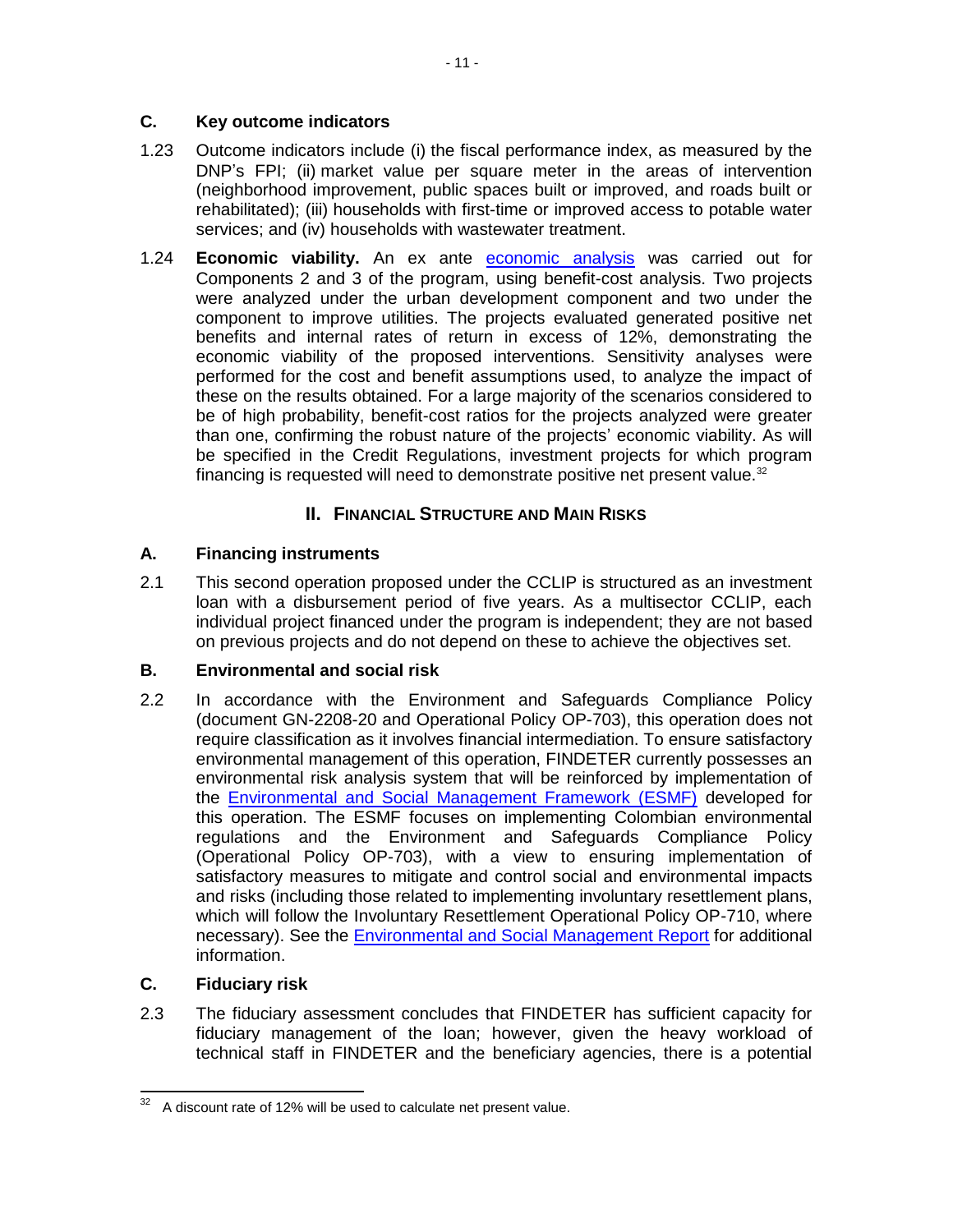risk of delays in procurement processes and financial management that could affect program execution. This risk will be mitigated by means of (i) specific fiduciary training; (ii) a clear definition of procedures to be applied in the Credit Regulations; and (iii) appointment of a minimum team of qualified staff to the program, with suitable experience and skills for the position.

## **D. Other project risks**

- 2.4 Macroeconomic and public management risks have been identified that may affect the program's execution and scope. The former include cost increases as a result of inflation or appreciation of the Colombian peso, which could reduce the scope of the program's outputs. This will be offset by setting aside 20% of resources for contingencies. There is also a risk of a lack of coordination between FINDETER and the beneficiary agencies, which could lead to delays in program execution. As a mitigation measure, the program proposes two coordinators in FINDETER, one technical and one operational, to support coordination between program management and the activities carried out by the beneficiary agencies.
- 2.5 Program activities have been identified as low risk in terms of sustainability, given that (i) the actions to be financed under the operation have been prioritized in the ESCI action plans, which were prepared with the participation of the cities' main actors and were widely publicized; and (ii) projects have been pre-identified with technical designs and feasibility studies to phases III and II, in the amounts of US\$50 million and US\$195 million, respectively; these have a low probability of being deprioritized by the municipal administrations (the cities of [Bucaramanga,](http://idbdocs.iadb.org/wsdocs/getDocument.aspx?DOCNUM=39809978) [Manizales,](http://idbdocs.iadb.org/wsdocs/getDocument.aspx?DOCNUM=39809982) [Montería,](http://idbdocs.iadb.org/wsdocs/getDocument.aspx?DOCNUM=39810002) [Pereira](http://idbdocs.iadb.org/wsdocs/getDocument.aspx?DOCNUM=39810006) and [Pasto\)](http://idbdocs.iadb.org/wsdocs/getDocument.aspx?DOCNUM=39828174). Additionally, in the case of utilities projects, utility companies are expected to retain their management and technical staff despite the change of government, contributing to the sustainability of the pre-identified activities.

## **III. IMPLEMENTATION AND MANAGEMENT PLAN**

## **A. Summary of execution arrangements**

- 3.1 **Borrower, executing agency, and guarantor**. The borrower and executing agency for the second operation under the CCLIP will be FINDETER, and the guarantor will be the Republic of Colombia. The beneficiary agencies will be the city halls of Manizales, Montería, Pasto, and Pereira, their utility companies, and the metropolitan areas in which they are located.
- 3.2 Within the framework of the program, FINDETER will have the following responsibilities, among others: (i) based on the investment plans presented by the beneficiary agencies, propose to the Bank the projects to be included in Components 1, 2, and 3 of the program (based on the criteria laid out in the Credit Regulations); (ii) submit the annual work plan to the Bank; (iii) verify that the activities of works supervision and execution monitoring are carried out; (iv) implement program financial management through consolidation of the financial records required by the Bank; (v) maintain an information system for reporting on the administration, recording, and payment of the consulting contracts under its responsibility; (vi) submit required financial reports and accounting information to the Bank and the external auditors; (vii) maintain a satisfactory system for filing supporting documentation for the eligible program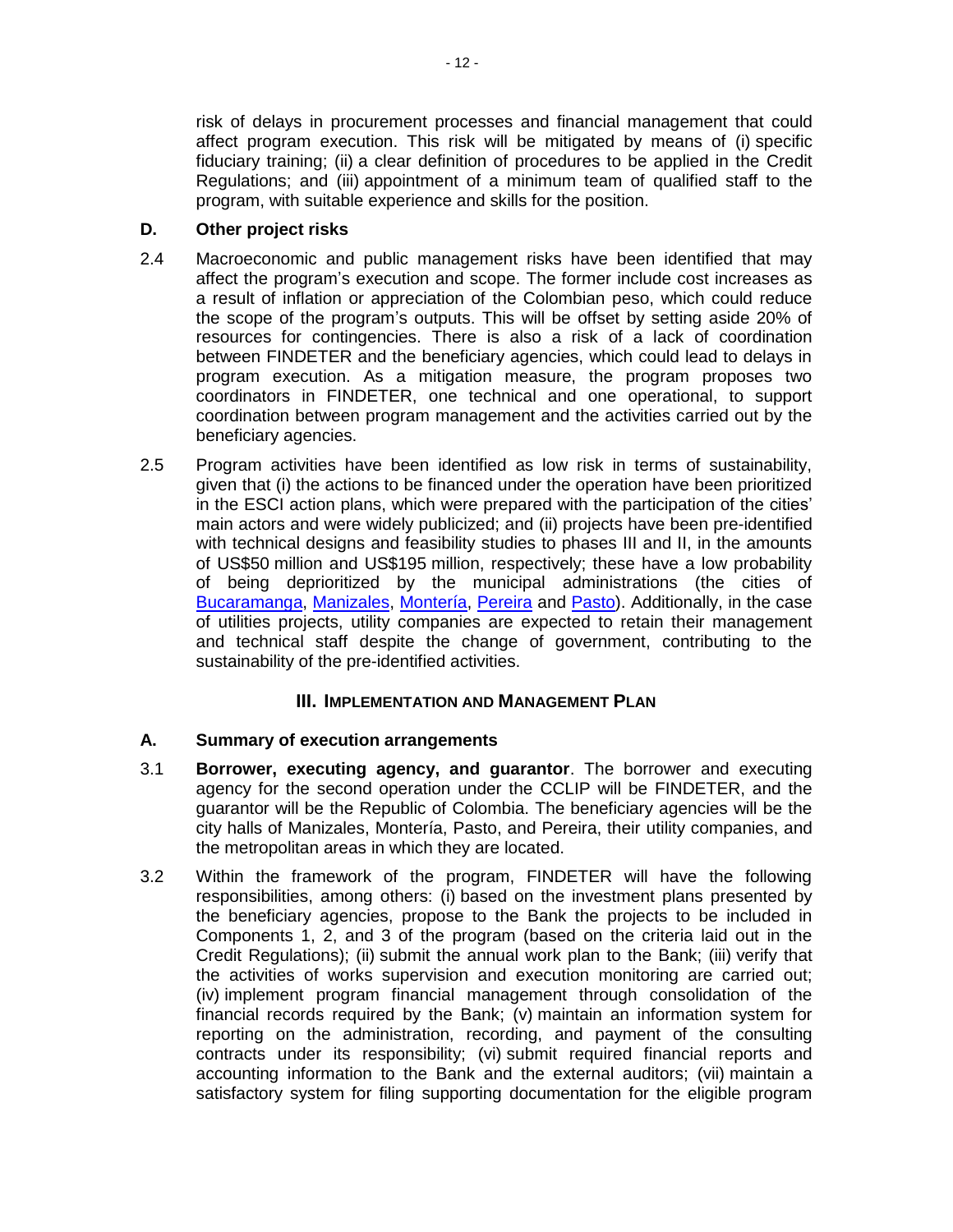expenditures under its responsibility, for verification by the Bank and external auditors.

- 3.3 In addition to the responsibilities listed in the previous paragraph, FINDETER will require the beneficiary agencies to carry out the following activities for execution of Components 1, 2, and 3 of the program: (i) prepare the investment plan for the execution of activities and submit it to FINDETER; (ii) provide the necessary information to FINDETER regarding selection and contracting processes for works, goods, and consulting services; (iii) supervise works and monitor execution; (iv) provide the necessary information to FINDETER regarding financial management of program activities; (v) maintain an effective system for filing supporting documentation related to activities financed with program funds, for verification by the Bank, FINDETER, and the external auditors; (vi) submit any other information required by FINDETER; and (vii) allocate the minimum support staff needed for program execution, as described in the Operating Regulations.
- 3.4 The Operating Regulations establish the criteria for a change in beneficiary agency in the event that eligibility conditions for entering the program are not met. The Credit Regulations will list the functions and profiles of the professional staff necessary for execution of the program in FINDETER and the beneficiary agencies. FINDETER will transfer resources to the beneficiary agencies through intermediary financial institutions (IFIs) selected by the beneficiary agencies and regulated by means of the rediscounting mechanism habitually used by the agency, at a rate that reflects the financial costs of funding plus a margin to cover its operating costs.<sup>33</sup> The relationship between FINDETER and the IFIs will be governed by a framework agreement between them that stipulates the IFIs' obligations to FINDETER as intermediaries for the resources. Credit institutions defined in the organic statutes of the financial system may act as IFIs in rediscounting operations with FINDETER. Based on a credit analysis of the beneficiary agencies, the IFIs will freely determine the amount of the subloan to the beneficiary agencies, as well as the characteristics of disbursements, the interest rates and fees, the repayment terms and frequency of installments, and grace periods. The Credit Regulations will be adapted to FINDETER's operating manuals for the placement of resources and will stipulate the conditions whereby they are channeled through the IFIs.
- 3.5 **Special contractual conditions precedent to the first disbursement of the financing: Submission of evidence to the Bank's satisfaction that: (i) the Credit Regulations for the second operation under the CCLIP have been approved by FINDETER's Board of Directors and have come into force, under terms agreed upon in advance with the Bank; (ii) the Operating Regulations have been approved and have entered into force, under terms agreed upon in advance with the Bank; (iii) the executing agency has designated the minimum staff necessary to carry out program activities, in accordance with terms of reference agreed upon with the Bank; (iv) the final version of the ESMF has been submitted and has entered into force, in accordance with the Environmental and Social Management Report, which will be included in the Credit Regulations; and (v) at least one beneficiary agency has signed a credit contract with one of the IFIs through which**

<sup>33</sup> In accordance with Law 57 of 1989, which created FINDETER, all of FINDETER's credit operations will be performed through the rediscounting system using credit agencies or IFIs.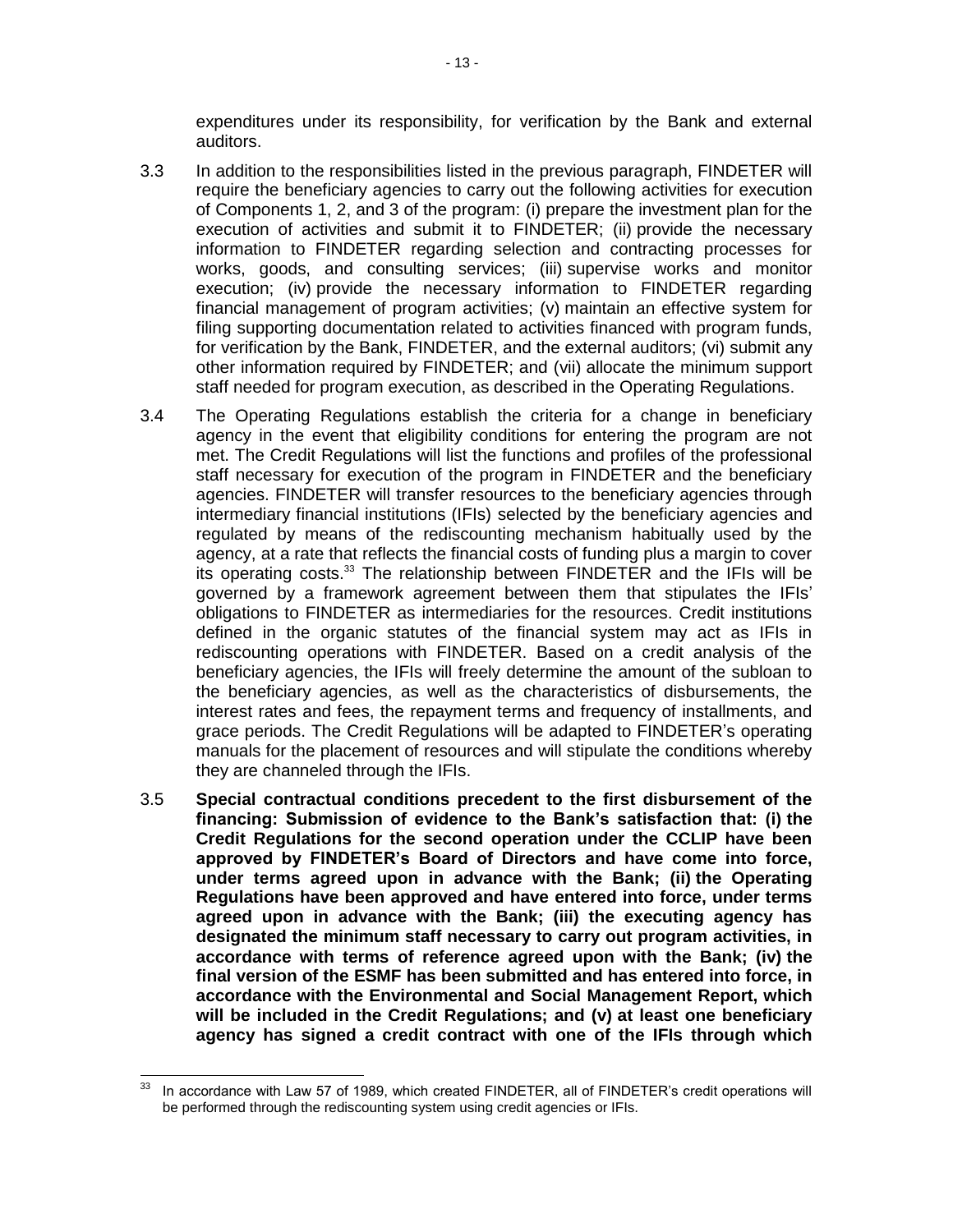**resources will be transferred to the beneficiary agencies to implement program.**

- 3.6 **Exceptions to Bank policy.** As in the case of the first program, for this second program the following partial waivers will apply, approved by the Board of Executive Directors for individual operations financed under the CCLIP: (i) of the Policies for the Procurement of Goods and Works Financed by the IDB (document GN-2349-9) and the Policies for the Selection and Contracting of Consultants Financed by the IDB (document GN-2350-9), so that the executing agency may apply national legislation for procurement and contracts $34$  below the ICB threshold<sup>35</sup> and for consultant contracts costing less than US\$500,000,<sup>36</sup> and (ii) of the policy on Guarantees Required from the Borrower (Operational Policy OP-303), whereby the Republic of Colombia only guarantees the payment obligations of this second operation.<sup>37</sup>
- 3.7 **Disbursements, procurement, and audit.** The loan will use the Bank's various disbursement methods. Procurement of goods, services, and contracting of consultants under the program (except as described in paragraph 3.6) will comply with the Bank's policies for the procurement of goods and works (document GN-2349-9) and the selection and contracting of consultants (document GN-2350-9). FINDETER will contract an auditing firm acceptable to the Bank to carry out annual fiduciary oversight during the execution period of the operation, in accordance with Bank policies.

### **B. Summary of arrangements for monitoring results**

- 3.8 **Monitoring and evaluation.** The executing agency will be responsible for monitoring execution and evaluating program results based on the [Monitoring](http://idbdocs.iadb.org/wsdocs/getDocument.aspx?DOCNUM=39825152)  [and Evaluation Plan.](http://idbdocs.iadb.org/wsdocs/getDocument.aspx?DOCNUM=39825152) Monitoring will be carried out by means of semiannual reports, which will use the output indicators in the Results Matrix and in other reports indicated in the loan contract and Credit Regulations (annual work plan, multiyear execution plan, etc.). Meetings will also be held with the Bank in which the following matters will be analyzed: (i) the projects structured; (ii) disbursement progress; and (iii) progress towards meeting output indicators.
- 3.9 Consulting services will be contracted to perform the following evaluations: (i) midterm, after 30 months of eligibility, or when 50% of the resources have been disbursed, to identify possible corrective actions; (ii) final, once 95% of the resources have been disbursed; and (iii) ex post economic, in the last six months of execution.

<sup>34</sup> Provided the requirements established in the Bank's procurement policies are fulfilled, particularly with respect to: (i) eligibility in terms of the nationality of the firms and individuals and the origin of goods; and (ii) awards are made to the least cost bids.

 $35$  ICB will be obligatory for works with an estimated cost exceeding US\$10 million equivalent per contract, and for goods with an estimated cost exceeding US\$1 million equivalent per contract.

<sup>&</sup>lt;sup>36</sup> Shortlists of consultants for services with an estimated cost of less than US\$500,000 equivalent per contract may consist entirely of national consultants.

 $37$  The waiver is justified considering that FINDETER is a solvent and financially autonomous agency with broad financial capacity in relation to the obligations it assumes vis-à-vis the Bank. The activities under the program also fall within the jurisdiction of the subnational entities and not the Colombian government.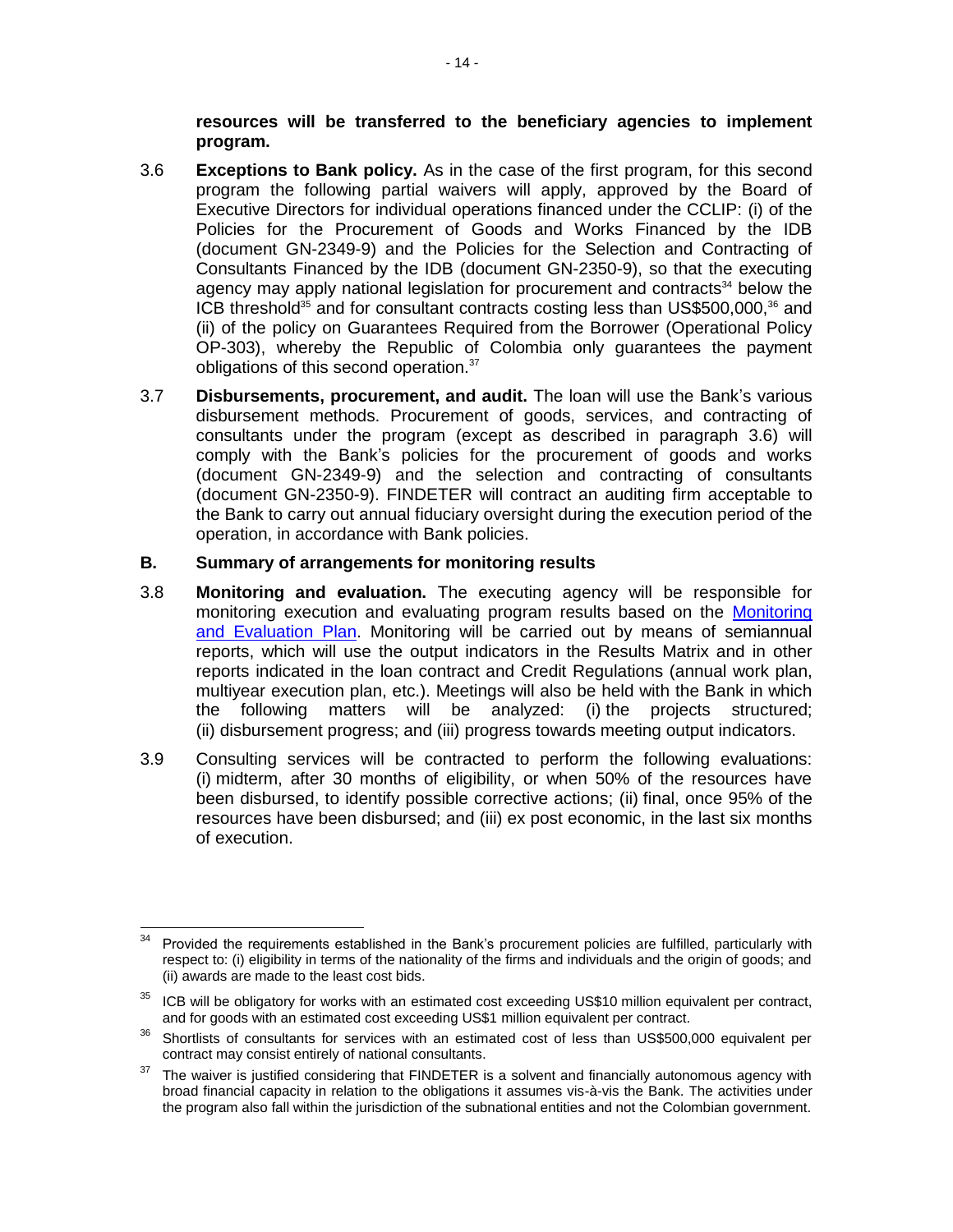| <b>Development Effectiveness Matrix</b>                                                                                                                                                   |                                                                                                                                                                                                                                                                          |                                                                                                                                                                                                             |               |  |  |  |  |  |  |
|-------------------------------------------------------------------------------------------------------------------------------------------------------------------------------------------|--------------------------------------------------------------------------------------------------------------------------------------------------------------------------------------------------------------------------------------------------------------------------|-------------------------------------------------------------------------------------------------------------------------------------------------------------------------------------------------------------|---------------|--|--|--|--|--|--|
| <b>Summary</b>                                                                                                                                                                            |                                                                                                                                                                                                                                                                          |                                                                                                                                                                                                             |               |  |  |  |  |  |  |
| I. Strategic Alignment<br>1. IDB Strategic Development Objectives                                                                                                                         | Aligned                                                                                                                                                                                                                                                                  |                                                                                                                                                                                                             |               |  |  |  |  |  |  |
| <b>Lending Program</b>                                                                                                                                                                    | -Lending for poverty reduction and equity enhancement                                                                                                                                                                                                                    |                                                                                                                                                                                                             |               |  |  |  |  |  |  |
| <b>Regional Development Goals</b>                                                                                                                                                         | Incidence of waterborne diseases (per 100,000 inhabitants)<br>Paved road coverage (Km/Km2)<br>Ratio of actual to potential tax revenue<br>Public expenditure managed at the decentralized level as % total public<br>expenditure                                         |                                                                                                                                                                                                             |               |  |  |  |  |  |  |
| Bank Output Contribution (as defined in Results Framework of IDB-9)                                                                                                                       | Households with new or upgraded water supply<br>Km of inter-urban roads built or maintained/upgraded<br>-Public financial systems implemented or upgraded (budget, treasury, accounting,<br>debt, and revenues)<br>Municipal or other sub-national governments supported |                                                                                                                                                                                                             |               |  |  |  |  |  |  |
| 2. Country Strategy Development Objectives                                                                                                                                                |                                                                                                                                                                                                                                                                          | Aligned                                                                                                                                                                                                     |               |  |  |  |  |  |  |
| <b>Country Strategy Results Matrix</b>                                                                                                                                                    | GN-2832                                                                                                                                                                                                                                                                  | Increase the quality of expenditure and public<br>investment management capacity at all levels of<br>government.<br>Increase equitable access to quality basic services.                                    |               |  |  |  |  |  |  |
| <b>Country Program Results Matrix</b>                                                                                                                                                     |                                                                                                                                                                                                                                                                          | The intervention is not included in the 2015<br><b>Operational Program.</b>                                                                                                                                 |               |  |  |  |  |  |  |
| Relevance of this project to country development challenges (If not aligned to<br>country strategy or country program)                                                                    |                                                                                                                                                                                                                                                                          |                                                                                                                                                                                                             |               |  |  |  |  |  |  |
| <b>Development Outcomes - Evaluability</b>                                                                                                                                                | <b>Evaluable</b>                                                                                                                                                                                                                                                         | Weight                                                                                                                                                                                                      | Maximum Score |  |  |  |  |  |  |
| <b>Evidence-based Assessment &amp; Solution</b>                                                                                                                                           | 8.8<br>9.4                                                                                                                                                                                                                                                               | 33.33%                                                                                                                                                                                                      | 10<br>10      |  |  |  |  |  |  |
| 3.1 Program Diagnosis                                                                                                                                                                     | 2.4                                                                                                                                                                                                                                                                      |                                                                                                                                                                                                             |               |  |  |  |  |  |  |
| 3.2 Proposed Interventions or Solutions                                                                                                                                                   | 4.0                                                                                                                                                                                                                                                                      |                                                                                                                                                                                                             |               |  |  |  |  |  |  |
| 3.3 Results Matrix Quality                                                                                                                                                                | 3.0                                                                                                                                                                                                                                                                      |                                                                                                                                                                                                             |               |  |  |  |  |  |  |
| <b>Ex ante Economic Analysis</b>                                                                                                                                                          | 10.0                                                                                                                                                                                                                                                                     | 33.33%                                                                                                                                                                                                      | 10            |  |  |  |  |  |  |
| 4.1 The program has an ERR/NPV, a Cost-Effectiveness Analysis or a General<br><b>Economic Analysis</b>                                                                                    | 4.0                                                                                                                                                                                                                                                                      |                                                                                                                                                                                                             |               |  |  |  |  |  |  |
| 4.2 Identified and Quantified Benefits                                                                                                                                                    | 1.5                                                                                                                                                                                                                                                                      |                                                                                                                                                                                                             |               |  |  |  |  |  |  |
| 4.3 Identified and Quantified Costs<br>4.4 Reasonable Assumptions                                                                                                                         | 1.5<br>1.5                                                                                                                                                                                                                                                               |                                                                                                                                                                                                             |               |  |  |  |  |  |  |
| 4.5 Sensitivity Analysis                                                                                                                                                                  | 1.5                                                                                                                                                                                                                                                                      |                                                                                                                                                                                                             |               |  |  |  |  |  |  |
| <b>Monitoring and Evaluation</b>                                                                                                                                                          | 7.1                                                                                                                                                                                                                                                                      | 33.33%                                                                                                                                                                                                      | 10            |  |  |  |  |  |  |
| 5.1 Monitoring Mechanisms                                                                                                                                                                 | 2.5                                                                                                                                                                                                                                                                      |                                                                                                                                                                                                             |               |  |  |  |  |  |  |
| 5.2 Evaluation Plan                                                                                                                                                                       | 4.6                                                                                                                                                                                                                                                                      |                                                                                                                                                                                                             |               |  |  |  |  |  |  |
| I. Risks & Mitigation Monitoring Matrix                                                                                                                                                   |                                                                                                                                                                                                                                                                          |                                                                                                                                                                                                             |               |  |  |  |  |  |  |
| Overall risks rate = magnitude of risks*likelihood<br>Identified risks have been rated for magnitude and likelihood                                                                       |                                                                                                                                                                                                                                                                          | Medium<br>Yes                                                                                                                                                                                               |               |  |  |  |  |  |  |
| Mitigation measures have been identified for major risks                                                                                                                                  |                                                                                                                                                                                                                                                                          | Yes                                                                                                                                                                                                         |               |  |  |  |  |  |  |
| Mitigation measures have indicators for tracking their implementation                                                                                                                     | Yes                                                                                                                                                                                                                                                                      |                                                                                                                                                                                                             |               |  |  |  |  |  |  |
| Environmental & social risk classification                                                                                                                                                |                                                                                                                                                                                                                                                                          | <b>B.13</b>                                                                                                                                                                                                 |               |  |  |  |  |  |  |
| IV. IDB's Role - Additionality                                                                                                                                                            |                                                                                                                                                                                                                                                                          |                                                                                                                                                                                                             |               |  |  |  |  |  |  |
| The project relies on the use of country systems<br>Fiduciary (VPC/FMP Criteria)                                                                                                          | Yes                                                                                                                                                                                                                                                                      | Financial Management: Budget, Treasury, Accounting<br>and Reporting, Internal Audit.<br>Procurement: Information System, Shopping Method,<br>Contracting individual consultant, National Public<br>Bidding. |               |  |  |  |  |  |  |
| Non-Fiduciary                                                                                                                                                                             |                                                                                                                                                                                                                                                                          |                                                                                                                                                                                                             |               |  |  |  |  |  |  |
| The IDB's involvement promotes additional improvements of the intended<br>beneficiaries and/or public sector entity in the following dimensions:                                          |                                                                                                                                                                                                                                                                          |                                                                                                                                                                                                             |               |  |  |  |  |  |  |
| Gender Equality                                                                                                                                                                           |                                                                                                                                                                                                                                                                          |                                                                                                                                                                                                             |               |  |  |  |  |  |  |
| Labor                                                                                                                                                                                     |                                                                                                                                                                                                                                                                          |                                                                                                                                                                                                             |               |  |  |  |  |  |  |
| Environment                                                                                                                                                                               |                                                                                                                                                                                                                                                                          |                                                                                                                                                                                                             |               |  |  |  |  |  |  |
| Additional (to project preparation) technical assistance was provided to the public<br>sector entity prior to approval to increase the likelihood of success of the project               | Yes                                                                                                                                                                                                                                                                      | The Bank has provided assistance through the<br>following technical cooperations: CO-T1348; CO-T1317,<br>RG-T2491, RG-T2552.                                                                                |               |  |  |  |  |  |  |
| The ex-post impact evaluation of the project will produce evidence to close<br>knowledge gaps in the sector that were identified in the project document and/or<br>in the evaluation plan |                                                                                                                                                                                                                                                                          |                                                                                                                                                                                                             |               |  |  |  |  |  |  |

As a result of the early nineties reforms, Local Entities (LE) were granted greater and those the members of the members of the members of the members of the member of the standard member of the Standard member of the Bank

The diagnosis documents that in these municipalities, tax revenue remains relatively low, spending is managed with weak systems, studies have poor quality and functional<br>structures are inadequate. On the other hand, they s

The proposed operation seeks to contribute to improved fiscal and urban sustainability in these five municipalities by financing institutional strengthening and physical investment<br>projects, organized in three components: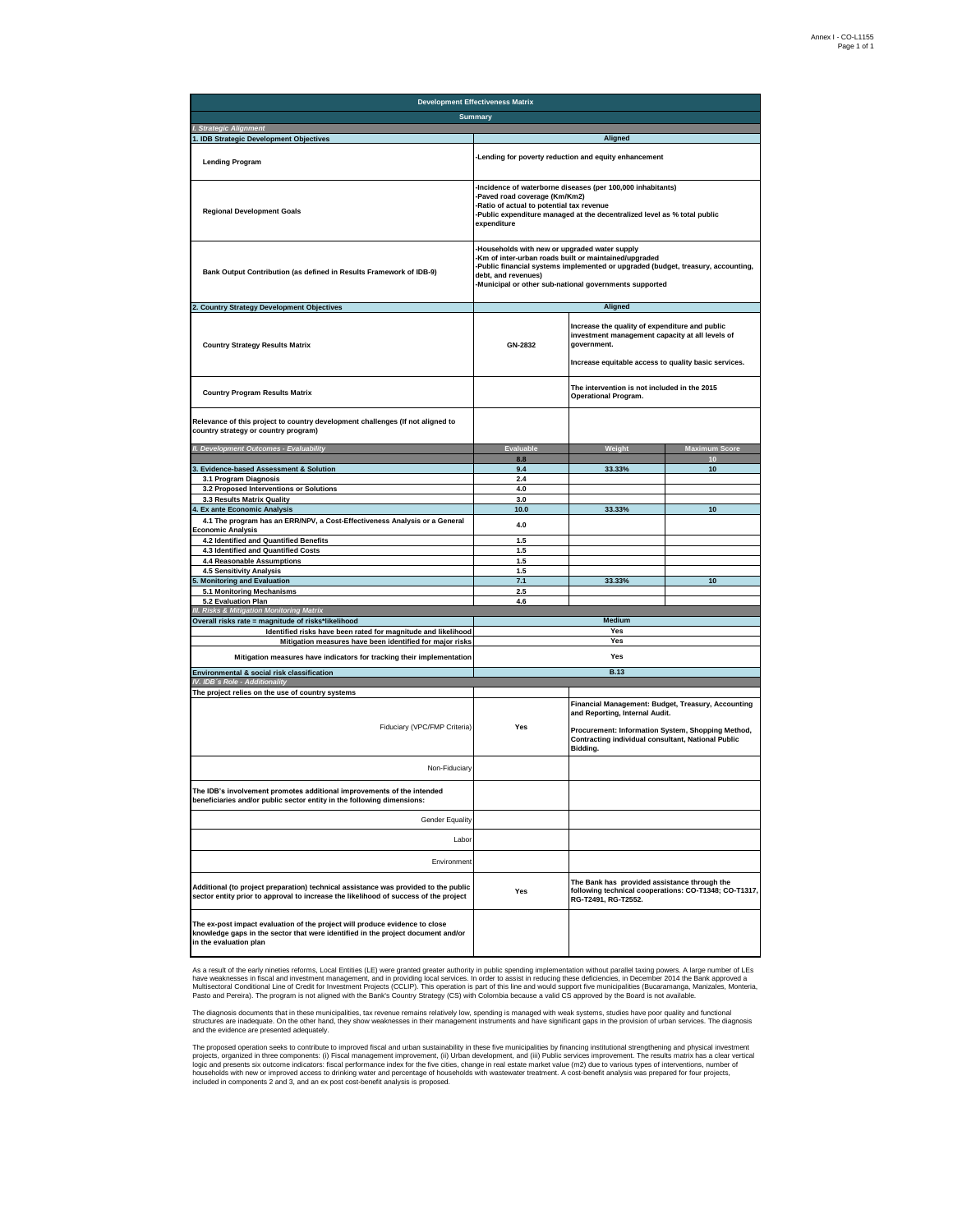### **RESULTS MATRIX**

| <b>Project Objective:</b> | The general objective of the CCLIP's second operation is to support improved fiscal and urban sustainability in five municipios by financing<br>  institutional strengthening and physical investment projects. The specific objectives are as follows: (i) improve fiscal performance, in terms of<br>revenue collection and public expenditure efficiency; (ii) improve urban planning, infrastructure, and services; and (iii) improve utilities access<br>and quality. |
|---------------------------|----------------------------------------------------------------------------------------------------------------------------------------------------------------------------------------------------------------------------------------------------------------------------------------------------------------------------------------------------------------------------------------------------------------------------------------------------------------------------|
|---------------------------|----------------------------------------------------------------------------------------------------------------------------------------------------------------------------------------------------------------------------------------------------------------------------------------------------------------------------------------------------------------------------------------------------------------------------------------------------------------------------|

| <b>Expected Outcomes</b>                                                                                                                       | Unit of | <b>Baseline</b>                                                                      |      | <b>Targets</b>                                                                    |      | <b>Means of</b>                                                                                                                                                                                                                              | <b>Comments</b>                                                                                                                                                                                                                              |  |
|------------------------------------------------------------------------------------------------------------------------------------------------|---------|--------------------------------------------------------------------------------------|------|-----------------------------------------------------------------------------------|------|----------------------------------------------------------------------------------------------------------------------------------------------------------------------------------------------------------------------------------------------|----------------------------------------------------------------------------------------------------------------------------------------------------------------------------------------------------------------------------------------------|--|
|                                                                                                                                                | measure | Value                                                                                | Year | Value                                                                             | Year | verification                                                                                                                                                                                                                                 |                                                                                                                                                                                                                                              |  |
| <b>Fiscal Performance</b><br>Index $(FPI)^2$ for the five<br>cities included in the<br>program.                                                | Index   | Bucaramanga 83.0<br>Manizales 79.2.<br>Montería 77.0,<br>Pasto 75.0,<br>Pereira 80.6 | 2013 | Bucaramanga 91.3<br>Manizales 87.1<br>Montería 84.7<br>Pasto 82.5<br>Pereira 88.7 | 2020 | Report on the fiscal<br>performance of<br>departments and<br>municipios, 2013 fiscal<br>year (National<br>Planning Department-<br>DNP)<br>Report on the fiscal<br>performance of<br>departments and<br>municipios, 2020 fiscal<br>year (DNP) | These results relate to outputs under<br>Component 1. Improvement of fiscal<br>management, which is mandatory for all<br>cities joining the program.                                                                                         |  |
| Change in the market<br>value per $m2$ of<br>properties in<br>neighborhoods in which<br>comprehensive<br>improvement projects<br>are executed. | $\%$    | $\Omega$                                                                             | 2015 | 10                                                                                | 2020 | Expert appraisal of a<br>random sample of<br>properties in the<br>beneficiary<br>neighborhoods                                                                                                                                               | This percentage is similar to the one used<br>for the analysis of improved neighborhoods<br>in Barranquilla and San Andrés, carried out<br>on the basis of 2012 surveys by the<br>National Administrative Department of<br>Statistics (DANE) |  |

#### **EXPECTED OUTCOMES**

<sup>|&</sup>lt;br>1 Though it is not yet absolutely certain which specific interventions will be included in the program, potential projects for each city have been pre-identified, and a link to the relevant document was included. Baseline and outcome indicators were established for the projects with the highest probability of being included in the program. These will be revised within 60 days of eligibility.

<sup>&</sup>lt;sup>2</sup> This composite index, in which scores range from 1 to 100, consists of the following variables: (i) self-financing of operating expenditures; (ii) debt service coverage; (iii) dependence on central government transfers and royalties; (iv) generation of own revenue; (v) the magnitude of investment; and (vi) savings capacity.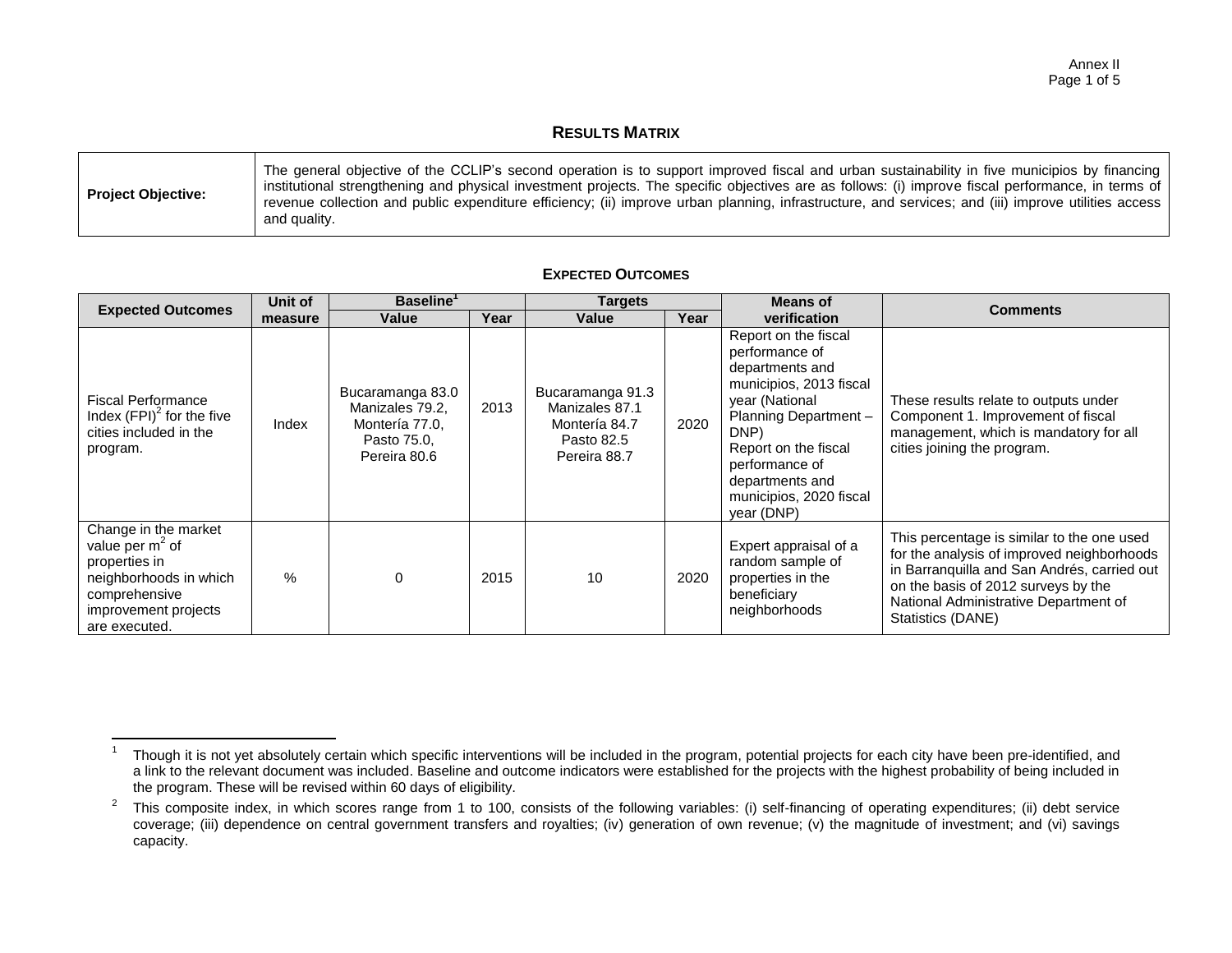| <b>Expected Outcomes</b>                                                                                                    | Unit of         | <b>Baseline</b>  |      | <b>Targets</b> |      | <b>Means of</b>                                                                                                                      | <b>Comments</b>                                                                                                                                                                                                                                                                                                                                                                                                                                                                                                                                                                                                                                                                                                                                        |
|-----------------------------------------------------------------------------------------------------------------------------|-----------------|------------------|------|----------------|------|--------------------------------------------------------------------------------------------------------------------------------------|--------------------------------------------------------------------------------------------------------------------------------------------------------------------------------------------------------------------------------------------------------------------------------------------------------------------------------------------------------------------------------------------------------------------------------------------------------------------------------------------------------------------------------------------------------------------------------------------------------------------------------------------------------------------------------------------------------------------------------------------------------|
|                                                                                                                             | measure         | Value            | Year | <b>Value</b>   | Year | verification                                                                                                                         |                                                                                                                                                                                                                                                                                                                                                                                                                                                                                                                                                                                                                                                                                                                                                        |
| Change in the market<br>value per $m2$ of<br>properties close to public<br>spaces built or improved<br>under the program    | $\%$            | $\mathbf 0$      | 2015 | 10             | 2020 | Expert appraisal of a<br>random sample of<br>properties within a<br>radius of two<br>manzanas around<br>each public space<br>project | The area of influence is considered to be<br>within a radius of two <i>manzanas</i> around the<br>project. Studies of the impact of parks on<br>property values indicate that such values<br>are affected up to a distance of two to three<br>manzanas away. <sup>3</sup><br>Road programs are measured with<br>reference to the indicator for roads, and<br>public space programs with reference to<br>the indicator for public spaces. If the area<br>of influence for two such projects overlaps<br>in a city (no such projects have been pre-<br>identified), then this will be treated as a<br>neighborhood improvement program. In<br>this case, outcomes should be measured<br>with reference to the indicator for<br>neighborhood improvement. |
| Change in the market<br>value per $m2$ of<br>properties adjacent to<br>roads built or<br>rehabilitated under the<br>program | $\%$            | $\Omega$         | 2015 | 20             | 2020 | Expert appraisal of a<br>random sample of<br>properties adjacent to<br>roads built or<br>rehabilitated under the<br>program          | This percentage is similar to the one used<br>in the analysis for Barranquilla.<br>Road programs are measured with<br>reference to the indicator for roads, and<br>public space programs with reference to<br>the indicator for public spaces. If the area<br>of influence for two such projects overlaps<br>in a city (no such projects have been pre-<br>identified), then this will be treated as a<br>neighborhood improvement program. In<br>this case, outcomes should be measured<br>with reference to the indicator for<br>neighborhood improvement.                                                                                                                                                                                           |
| Households with first-<br>time or improved access<br>to potable water services<br>in cities with water<br>supply projects   | House-<br>holds | $\overline{0}^*$ | 2016 | 15,770         | 2020 | Municipal water<br>company report                                                                                                    | The baseline and target are for<br>Bucaramanga and Manizales, as water<br>supply and potable water treatment plant<br>projects are planned for these cities.                                                                                                                                                                                                                                                                                                                                                                                                                                                                                                                                                                                           |
| Percentage of<br>households with<br>wastewater treatment in<br>cities with wastewater<br>treatment plant projects           | $\frac{0}{0}$   | $0^{\ast\ast}$   | 2016 | 100            | 2020 | Municipal water<br>company report                                                                                                    | The baseline and target are for the city of<br>Pereira, as construction of a wastewater<br>treatment plant is planned for that city<br>(where wastewater is discharged directly<br>into the rivers and gorges).                                                                                                                                                                                                                                                                                                                                                                                                                                                                                                                                        |

 3 John Crompton, The Impact of Parks on Property Value: A Review of Empirical Evidence, Journal of Leisure Research, 2001.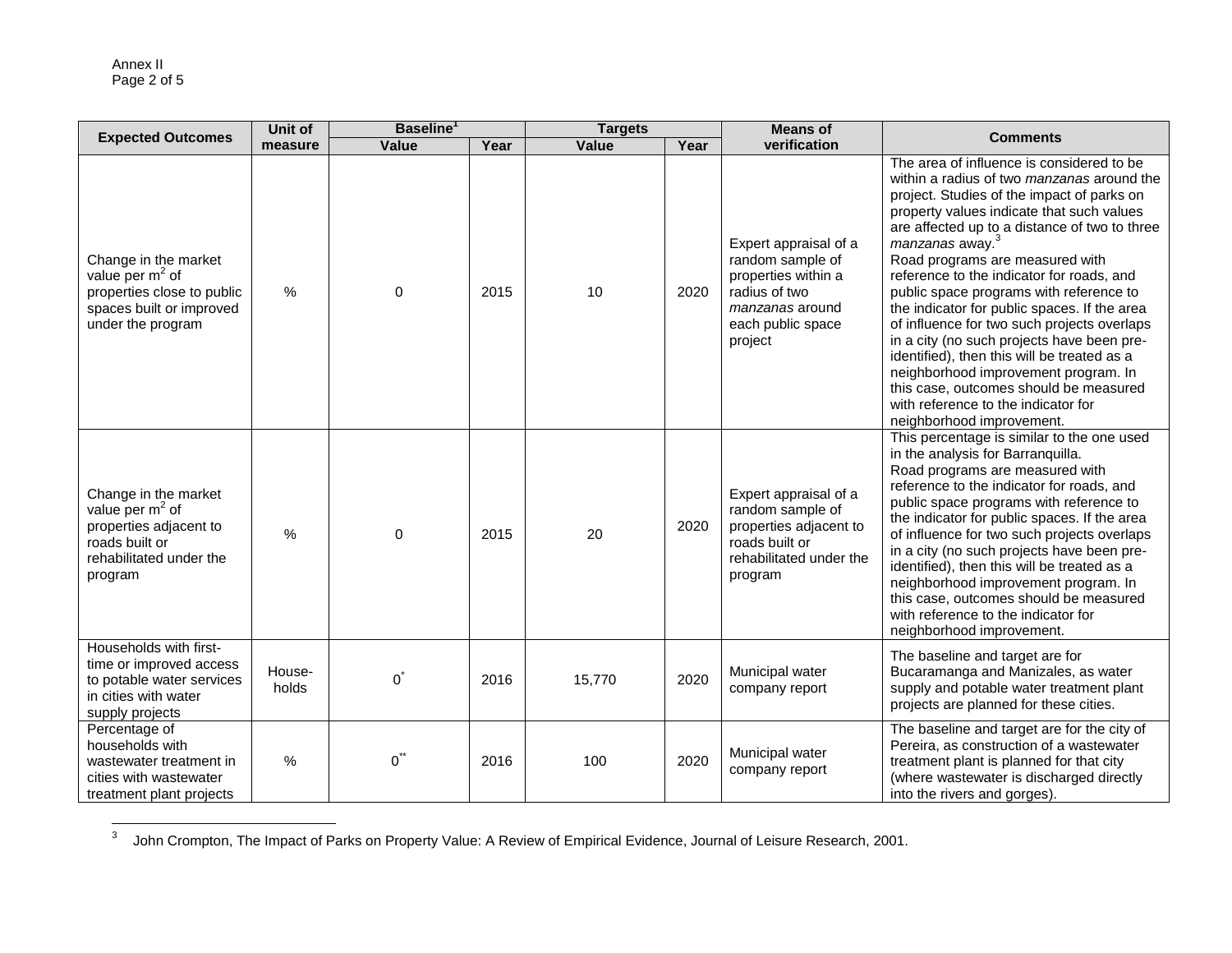# **OUTPUTS**

| <b>Outputs</b>                                                              | <b>Estimated</b><br>cost<br>(US\$000) | Unit of<br>measure | <b>Baseline</b> | Year 1   | Year <sub>2</sub> | Year <sub>3</sub> | Year 4         | Year 5   | <b>Final</b><br>target | <b>Means of verification/</b><br>Data source/<br><b>Comments</b>                                                                                                                                                                                                                                                                                                                                                                                                            |  |
|-----------------------------------------------------------------------------|---------------------------------------|--------------------|-----------------|----------|-------------------|-------------------|----------------|----------|------------------------|-----------------------------------------------------------------------------------------------------------------------------------------------------------------------------------------------------------------------------------------------------------------------------------------------------------------------------------------------------------------------------------------------------------------------------------------------------------------------------|--|
| <b>Component I: Improvement of fiscal management</b>                        |                                       |                    |                 |          |                   |                   |                |          |                        |                                                                                                                                                                                                                                                                                                                                                                                                                                                                             |  |
| Updated property<br>registries                                              | 7,000                                 | Registry           | 0               | $\Omega$ | 0                 | 1                 | $\overline{2}$ | 0        | 3                      | Department of Finance report with the<br>new valuation data/ semiannual<br>progress report                                                                                                                                                                                                                                                                                                                                                                                  |  |
| Studies of tax<br>collection<br>improvements<br>completed                   | 3,200                                 | <b>Studies</b>     | $\Omega$        | $\Omega$ |                   | 2                 | $\overline{2}$ | 0        | 5                      | Progress reports and final delivery of<br>consultancy outputs approved by the<br>city halls.<br>Semiannual progress report<br>Studies of tax collection improvements<br>include censuses, voluntary payment<br>campaigns, studies of rate reviews,<br>enforcement, and debt collection.                                                                                                                                                                                     |  |
| Integrated<br>financial<br>management<br>system designed<br>and implemented | 4,000                                 | System             | $\Omega$        | $\Omega$ | $\Omega$          |                   | $\overline{2}$ | $\Omega$ | 3                      | Reports on progress and final delivery<br>of consulting outputs approved by the<br>city hall for the design and reports of<br>the system for physical execution of<br>projects as evidence of their<br>implementation.<br>Semiannual progress reports.<br>Implementation of the integrated<br>financial management system<br>involves the development and launch<br>of an integrated system with budget,<br>treasury, and accounting modules.                               |  |
| System for<br>monitoring<br>decentralized<br>agencies<br>implemented        | 1,500                                 | System             | $\Omega$        | $\Omega$ |                   | 2                 | $\Omega$       | $\Omega$ | 3                      | Reports on progress and final delivery<br>of consulting outputs approved by the<br>city hall for the design and reports of<br>the system for physical execution of<br>projects as evidence of their<br>implementation.<br>Semiannual progress reports.<br>Implementation of a system for<br>monitoring decentralized agencies<br>involves development and launch of<br>software allowing physical and<br>financial monitoring of the city halls'<br>decentralized agencies. |  |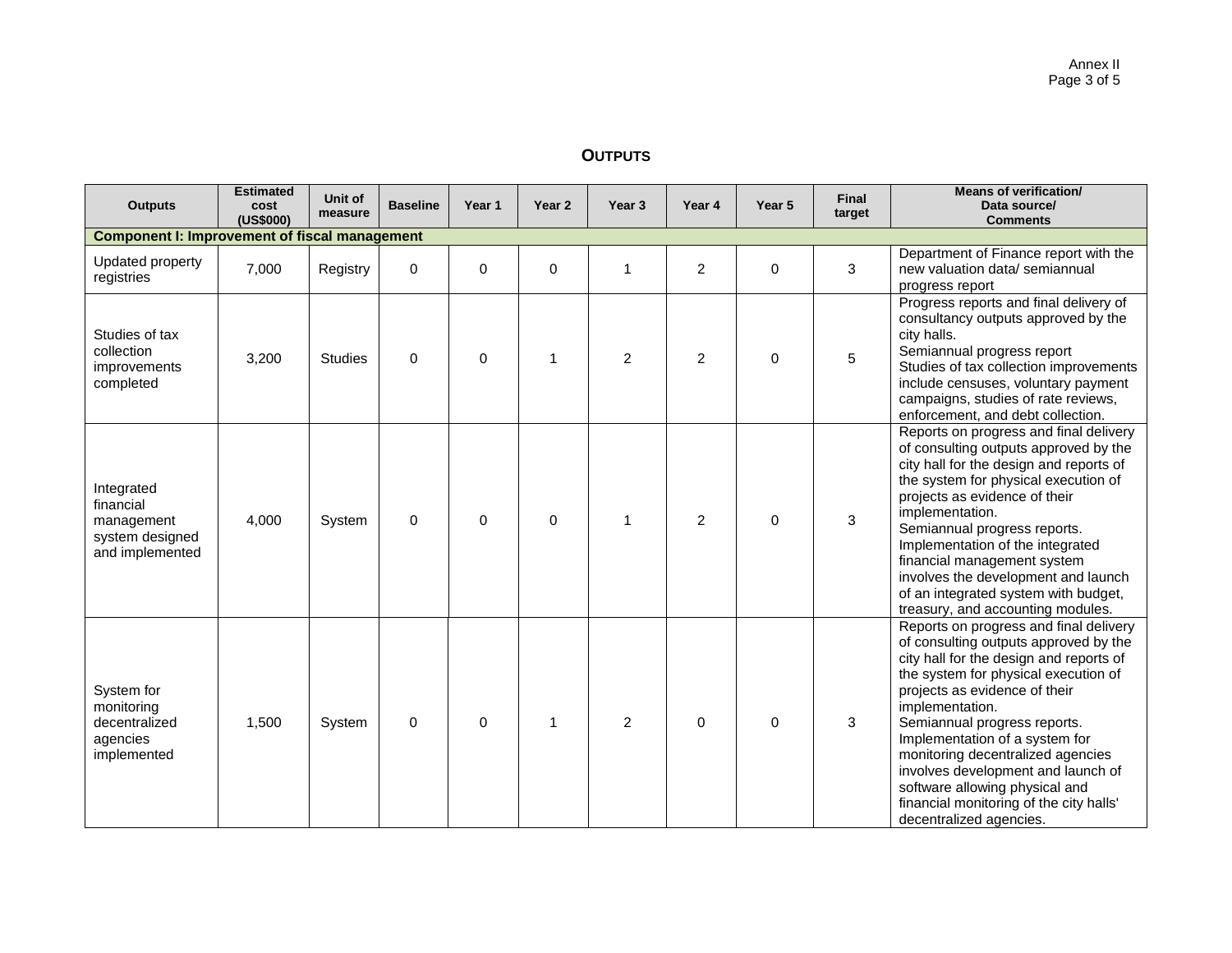| <b>Outputs</b>                                                                                         | <b>Estimated</b><br>cost<br>(US\$000) | Unit of<br>measure | <b>Baseline</b> | Year 1      | Year <sub>2</sub> | Year 3 | Year 4      | Year 5      | <b>Final</b><br>target | <b>Means of verification/</b><br>Data source/<br><b>Comments</b>                                                                                                                                                                                                                                                                                                                                |
|--------------------------------------------------------------------------------------------------------|---------------------------------------|--------------------|-----------------|-------------|-------------------|--------|-------------|-------------|------------------------|-------------------------------------------------------------------------------------------------------------------------------------------------------------------------------------------------------------------------------------------------------------------------------------------------------------------------------------------------------------------------------------------------|
| City hall<br>documentation<br>management<br>system<br>implemented                                      | 3,000                                 | System             | 0               | $\Omega$    | $\mathbf{1}$      | 1      | $\Omega$    | $\Omega$    | $\overline{2}$         | Reports on progress and final delivery<br>of consulting outputs approved by the<br>city hall for the design and reports of<br>the system for physical execution of<br>projects as evidence of their<br>implementation.<br>Semiannual progress reports.<br>Implementation of a documentation<br>system involves development and<br>launch of software to enter, file, and<br>search information. |
| Administrative<br>reform studies<br>completed                                                          | 500                                   | <b>Studies</b>     | 0               | $\mathbf 0$ | $\mathbf{1}$      | 0      | $\mathbf 0$ | $\mathbf 0$ | 1                      | Report on progress and final delivery<br>of consulting services outputs<br>approved by the city hall.<br>Semiannual progress reports.<br>The studies comprise a diagnostic<br>assessment and a proposal for<br>functional structures and<br>administrative processes that will<br>enable city halls to perform the roles<br>assigned to them by law.                                            |
| City hall technical<br>staff trained in<br>preparing and<br>executing public<br>investment<br>projects | 800                                   | Technical<br>staff | 0               | 10          | 10                | 10     | 10          | 10          | 50                     | Report on progress and final delivery<br>of consulting services outputs<br>approved by the city hall.<br>Semiannual progress reports.<br>The output includes at least<br>10 projects prepared and structured<br>for submission to various sources of<br>financing.                                                                                                                              |
| <b>Component II: Urban development</b>                                                                 |                                       |                    |                 |             |                   |        |             |             |                        |                                                                                                                                                                                                                                                                                                                                                                                                 |
| Urban plans*<br>updated or<br>designed.                                                                | 1,500                                 | Plans              | $\Omega$        | $\Omega$    | $\mathbf{1}$      | 1      | 1           | 2           | 5                      | Filing document for urban plans. City<br>hall planning office<br>Semiannual progress report.<br>*Urban plans consist of: land-use and<br>sector plans, such as open space<br>plans, environmental risk plans, urban<br>mobility plans, and neighborhood-level<br>urban design plans.                                                                                                            |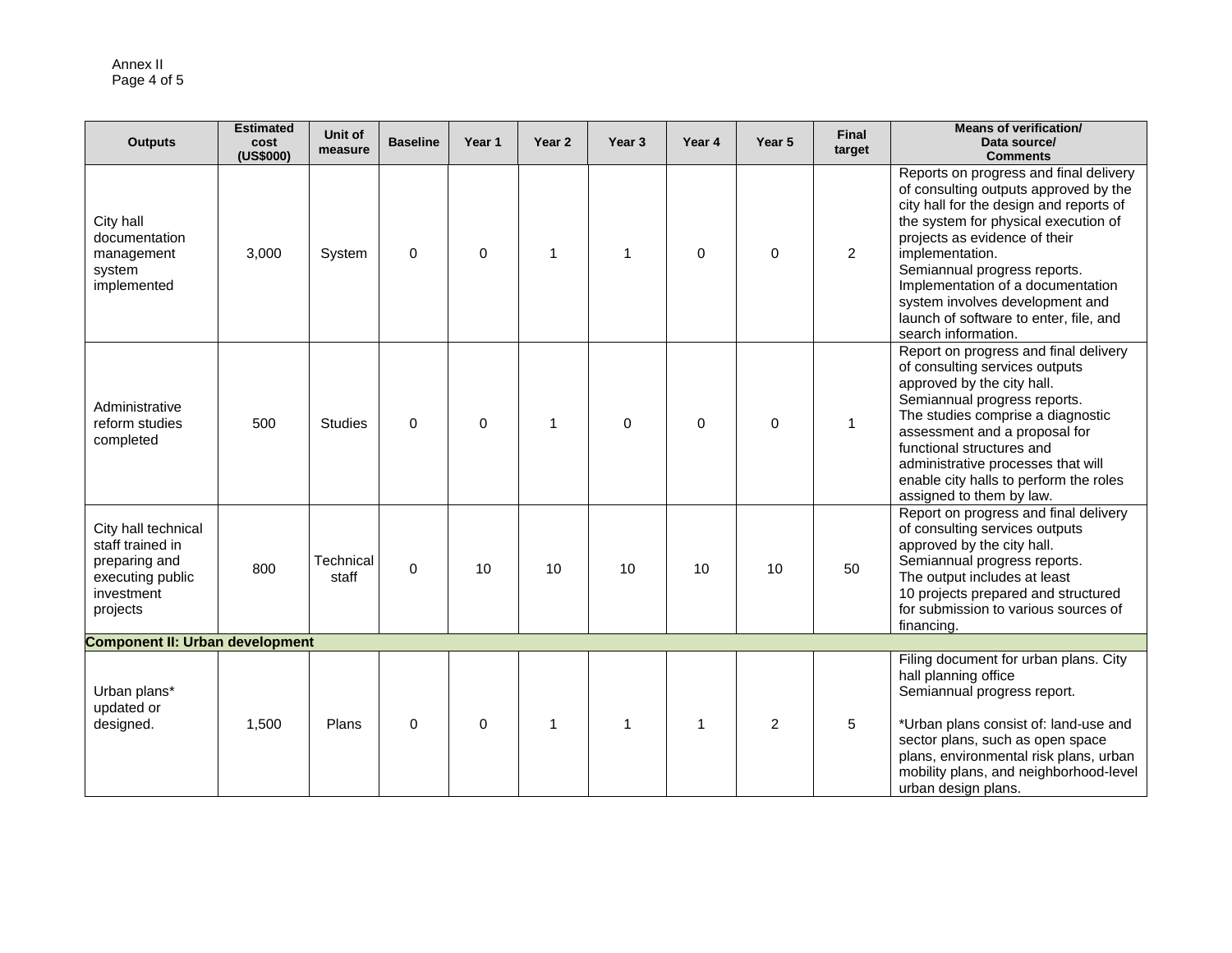| <b>Outputs</b>                                                              | <b>Estimated</b><br>cost<br>(US\$000) | Unit of<br>measure | <b>Baseline</b> | Year 1   | Year <sub>2</sub> | Year 3         | Year 4         | Year 5      | <b>Final</b><br>target | <b>Means of verification/</b><br>Data source/<br><b>Comments</b>                                                                                                                                                                                                  |
|-----------------------------------------------------------------------------|---------------------------------------|--------------------|-----------------|----------|-------------------|----------------|----------------|-------------|------------------------|-------------------------------------------------------------------------------------------------------------------------------------------------------------------------------------------------------------------------------------------------------------------|
| Training<br>workshops in<br>urban plans<br>completed for city<br>hall staff | 1,000                                 | Workshops          | $\overline{0}$  | $\Omega$ | $\overline{2}$    | $\overline{2}$ | 1              | $\mathbf 0$ | 5                      | Report on progress and final delivery<br>of consulting services outputs<br>approved by the city hall<br>City hall planning offices<br>Semiannual progress report                                                                                                  |
| Public spaces built<br>or improved                                          | 46,050                                | m <sup>2</sup>     | 0               | 57,500   | 118,000           | 50,500         | 10,000         | $\mathbf 0$ | 236,000                | Municipal works records.<br>City hall planning office<br>Semiannual progress report<br>The output includes neighborhood<br>plazas, urban parks, marketplaces,<br>open spaces, and corresponding<br>equipment.                                                     |
| Number of low-<br>income informal<br>neighborhoods<br>improved              | 17,450                                | Number             | $\mathbf{0}$    | $\Omega$ | $\overline{2}$    | 2              | $\overline{2}$ | $\mathbf 0$ | 6                      | Municipal works records.<br>City hall planning offices<br>Semiannual progress report<br>The output includes access<br>improvement works, the provision of<br>equipment, tenure regularization, and<br>programs focused on the social<br>integration of residents. |
| Kilometers of<br>roads built or<br>rehabilitated                            | 2,000                                 | km                 | $\mathbf{0}$    | $\Omega$ | $\Omega$          | $\mathbf 0$    | 0              | 10          | 10                     | Municipal works records, city hall<br>planning office<br>Semiannual progress report<br>The output includes comprehensive<br>improvements to the urban road<br>network (with the inclusion of bicycle<br>paths) and integrated traffic control<br>centers.         |
| <b>Component III: Improvement of utilities</b>                              |                                       |                    |                 |          |                   |                |                |             |                        |                                                                                                                                                                                                                                                                   |
| Cubic meters of<br>potable water<br>produced<br>quarterly                   | 17,000                                | m <sup>3</sup>     | 0               | $\Omega$ | $\Omega$          | 3,000,000      |                |             | 3,000,000              | Municipal works records<br>City hall planning office<br>Semiannual progress report                                                                                                                                                                                |
| Potable water<br>networks built or<br>rehabilitated                         | 12,000                                | km                 | 0               | $\Omega$ | 4                 | 18.8           |                |             | 22.8                   | Municipal works records<br>City hall planning office<br>Semiannual progress report                                                                                                                                                                                |
| Wastewater<br>treatment plant<br>built                                      | 31,000                                | Plant              | 0               | $\Omega$ | 0                 | 0              | 1              | $\mathbf 0$ | 1                      | Municipal works records<br>City hall planning office<br>Semiannual progress report                                                                                                                                                                                |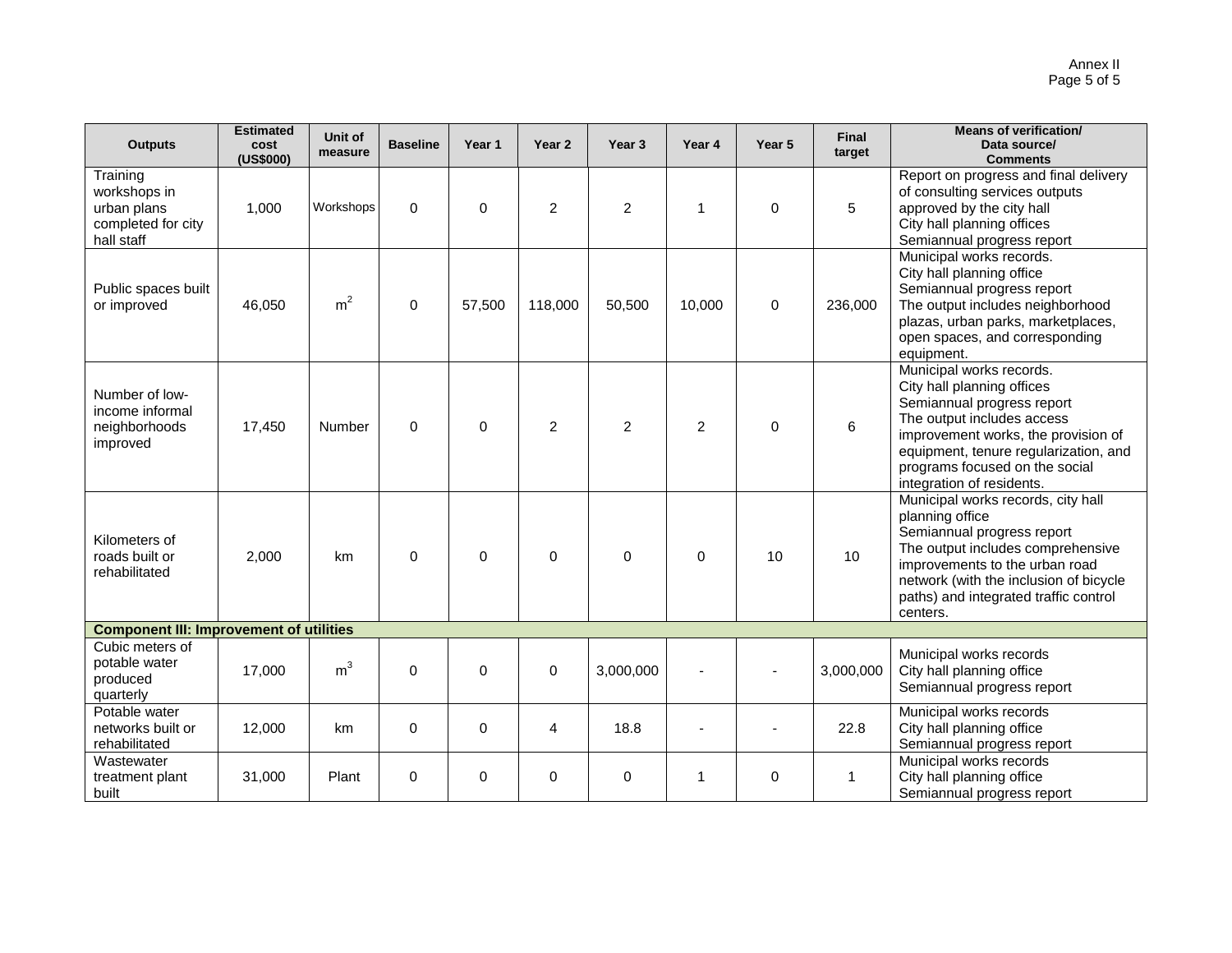#### **FIDUCIARY AGREEMENTS AND REQUIREMENTS**

| Country:                 | Colombia                                                                                                                                                                                                                             |  |  |  |  |  |
|--------------------------|--------------------------------------------------------------------------------------------------------------------------------------------------------------------------------------------------------------------------------------|--|--|--|--|--|
| Project number:          | CO-L1155                                                                                                                                                                                                                             |  |  |  |  |  |
| Name:                    | Second Operation under the Multisector Conditional Credit<br>Line for Investment Projects: Fiscal and Public Investment<br>Expenditure Strengthening Program for Municipios, their<br>Decentralized Agencies, and Metropolitan Areas |  |  |  |  |  |
| <b>Executing agency:</b> | Financiera del Desarrollo Territorial S.A. (FINDETER)                                                                                                                                                                                |  |  |  |  |  |
| <b>Prepared by:</b>      | Miguel A. Orellana, Lead Fiduciary Specialist on Financial<br>Management (FMP/CCO) and Gabriele del Monte,<br>Fiduciary Specialist on Procurement (FMP/CCO).                                                                         |  |  |  |  |  |

### **I. EXECUTIVE SUMMARY**

- 1.1 The fiduciary management capacity of Financiera del Desarrollo Territorial S.A. (FINDETER), was analyzed in September 2013 using the following tools: (i) Institutional Capacity Assessment System (ICAS); and (ii) the analysis of the entity's main institutional processes; and the detailed assessment of the executing agency's capacity to manage procurement (submitted in April 2013) was validated. FINDETER is currently executing loan 3104/OC-CO and technical cooperation agreement ATN/OC-14753-CO satisfactorily. The assessment concludes that FINDETER has sufficient capacity to carry out the project's financial management, administration of resources, and procurement. FINDETER's fiduciary risk in financial management and procurement is low.
- 1.2 FINDETER is a semipublic national company, organized as a credit institution, attached to the Ministry of Finance, and subject to oversight by Colombia's Superintendency of Finance. FINDETER's contractual activity is governed by the legal and regulatory provisions applicable to the performance of its activities under private law; it is also exempt from application of the General Government Procurement Statute, without prejudice to fulfillment of the principles of administrative duties and fiscal management.<sup>1</sup> In addition, the public procurement system it uses is considered appropriate from the regulatory viewpoint and consistent with internationally accepted practices. FINDETER uses its own financial information system for budget control, accounting, and treasury management.
- 1.3 The project does not include counterpart or other multilateral financing.

 $\overline{a}$ 1 The contractual regime applicable to FINDETER is understood pursuant to Article 15 of Law 1,150 of 2007. With respect to administrative duties and fiscal management, see Articles 209 and 267 of the Colombian Constitution, and on compliance with the rules on incompatibility and disqualifications, FINDETER is governed by the provisions of Articles 8 of Law 80 of 1993 and 18 of Law 1,150 of 2007.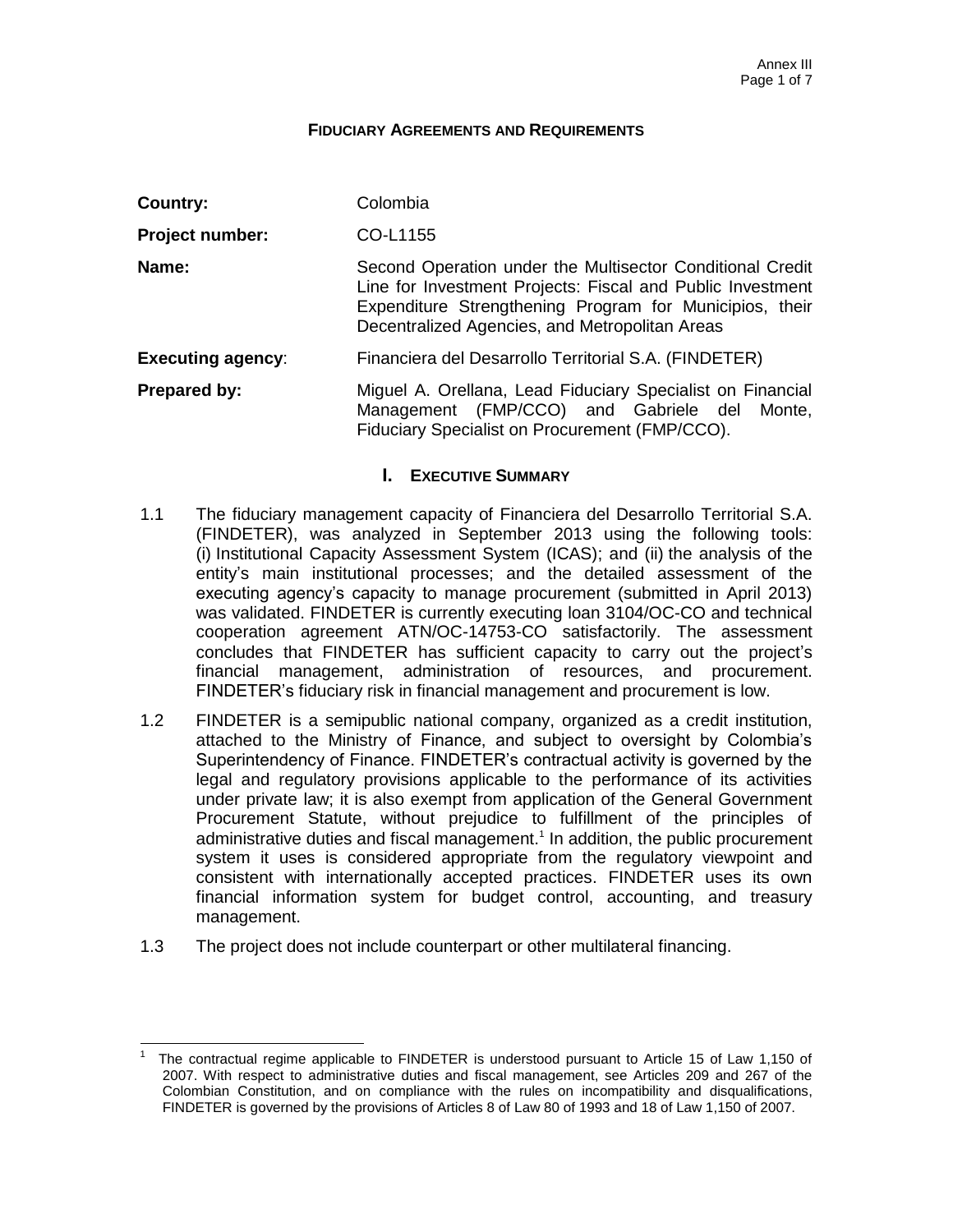# **II. FIDUCIARY CONTEXT OF THE EXECUTING AGENCY**

- 2.1 FINDETER will keep the project's accounting on its information system, which supports all budget, accounting, and treasury management activities. A staff member in the Office of the Chief of International Banking will be responsible for coordinating financial and administrative procedures relating to the project, such as budgets, treasury management, general accounting, and reporting. This office will be responsible for monitoring the program's operational and fiduciary management.
- 2.2 FINDETER keeps all of its activities documented, approved, and rendered official in an information system for the knowledge and consultation of the organization's entire staff. The internal control system is effective, and the entity's external control, as of the date of the assessment and for the 2014 fiscal year, was carried out by the firm PriceWaterhouseCoopers (PWC), which performs the fiscal audit. Similarly, it is subject to auditing by the Office of the Comptroller General (CGR), the government Accounting Office (CGN), the Office of the Attorney General (PGN), and the Superintendency of Finance. FINDETER has professionals in the fields of financial management, procurement, and contracting with experience in projects with multilateral banks, under multisector lending operations, through subloans to commercial banks, and in turn to eligible subprojects, with satisfactory performance.
- 2.3 In terms of procurement, the functions for the administration of procurement processes at the precontractual, contractual, and post-contractual stages are properly allocated by FINDETER. The staff involved in processing procurement procedures is stable. The Office of the Secretary General's Legal Department will be involved in processing procurement under FINDETER's responsibility. This department has been responsible for processing procurement financed with the proceeds of loan 3104/OC-CO and technical cooperation agreement ATN/OC-14753-CO.
- 2.4 The procedures and formality applied by FINDETER in administering the procurement cycle are generally good, and provide for effective monitoring of fulfillment of the procurement plan.

# **III. FIDUCIARY RISK EVALUATION AND MITIGATION MEASURES**

## **A. Financial management**

- 3.1 Preparation and entry into force of the Credit Regulations, which spell out the mechanisms for coordinated execution of activities between FINDETER and the beneficiary agencies receiving funds under this operation.
- 3.2 Appointment of a general project coordinator to provide comprehensive coordination of all technical and operational aspects of execution.
- 3.3 Setup of a minimum project team in FINDETER and in the program beneficiary (beneficiaries), with experience working with multilateral banks, for financial, procurement, and contracting matters, and for general monitoring of activities.
- 3.4 Establishment of an agreement between FINDETER and the beneficiary agencies for the execution, reporting, and monitoring of this operation.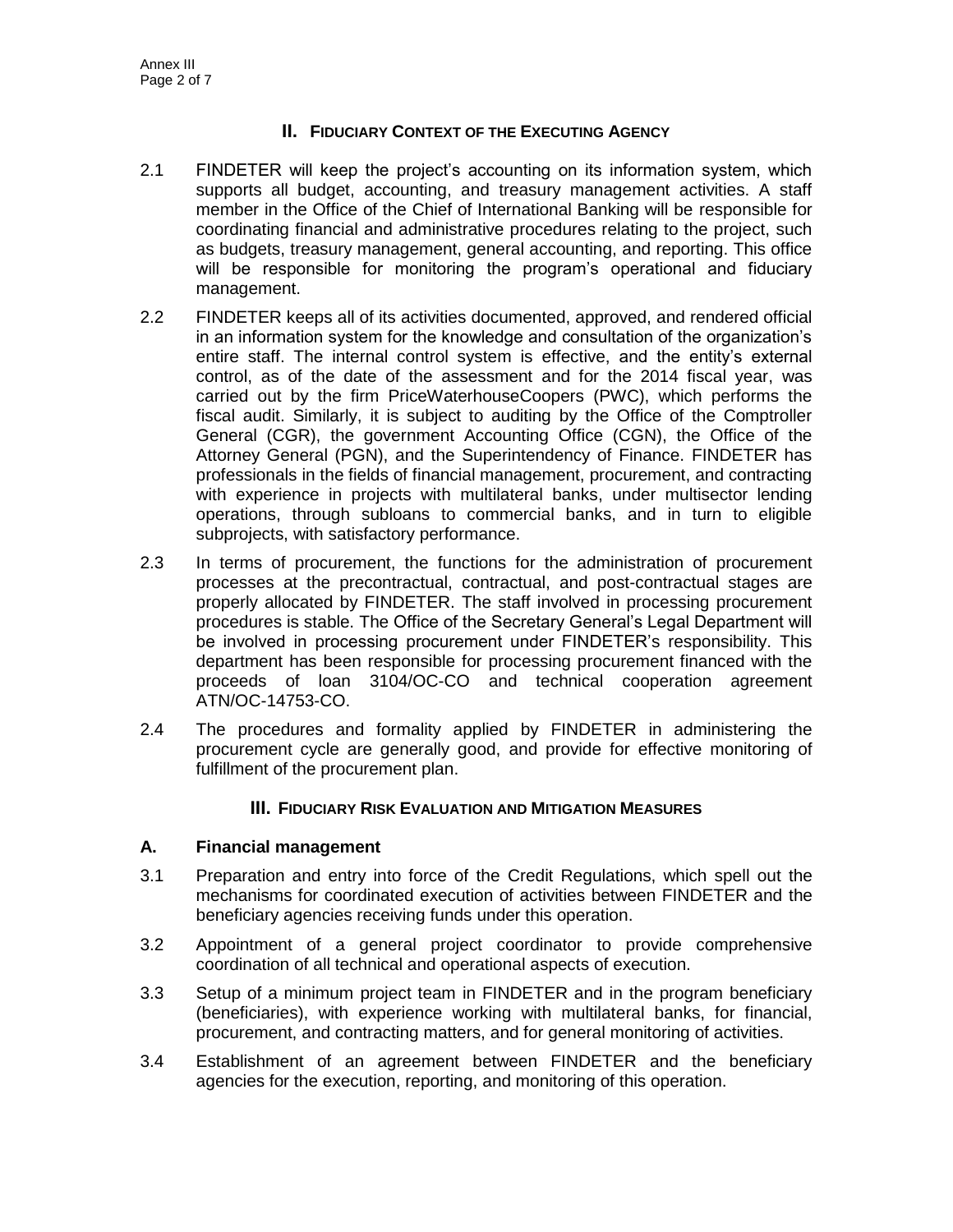### **B. Procurement**

- 3.5 Support for the coordinating unit by a staff member/consultant with experience in IDB-financed procurement, as well as the training of the project team in FINDETER in financial management and Bank procurement procedures.
- 3.6 Arranging with the Bank a detailed and comprehensive flowchart for intervention and approvals in the procurement and contract administration processes.

### **IV. CONSIDERATIONS FOR THE SPECIAL CONDITIONS PRECEDENT TO THE FIRST DISBURSEMENT**

### **A. Financial management**

- 4.1 It is expected that (i) FINDETER forms a team for program execution, comprising experienced, qualified professional staff with the profile agreed upon with the Bank, dedicated full-time to the project; (ii) FINDETER contracts the project's general coordinator; and (iii) the Credit Regulations take effect, and include the financial chapter under the terms and conditions previously approved by the Bank.
- 4.2 The executing agency will submit supporting documentation for expenses, using the exchange rate applicable for converting resources disbursed in U.S. dollars to Colombian pesos (monetization rate).
- 4.3 The project will submit audited financial statements annually.

### **B. Procurement**

- 4.4 That the Credit Regulations for the program have taken effect, and include the procurement and contracting chapter under the terms and conditions approved by the Bank.
- 4.5 The executing agency will have a plan, approved by the Bank, for training and use of the Procurement Plan Execution System (SEPA) for FINDETER staff assigned to project execution.

### **V. AGREEMENTS AND REQUIREMENTS FOR PROCUREMENT EXECUTION**

5.1 The program's procurement of goods and works, and contracting of consulting services will comply with the Bank's Policies (documents GN-2349-9 and GN-2350-9, of March 2011). International competitive bidding (ICB) will be obligatory for works with an estimated cost exceeding the equivalent of US\$10 million per contract, and for goods with an estimated cost exceeding the equivalent of US\$1 million per contract. Shortlists of consultants for services with an estimated cost of less than the equivalent of US\$500,000 per contract may consist entirely of national consultants. However, given the financial mechanism used for this operation, it is suggested that the Board of Executive Directors grant a partial waiver of the application of the Bank's Policies (documents GN-2349-9 and GN-2350-9) so that the executing agency may use national legislation for the procurement of goods and works below the ICB threshold, and for the contracting of consultants whose estimated cost is less than US\$500,000, provided that the requirements established in the Bank's procurement policies are respected, particularly in the following areas: (i) eligibility will be based on the nationality of firms and individuals and origin of goods; (ii) works, goods, and nonconsulting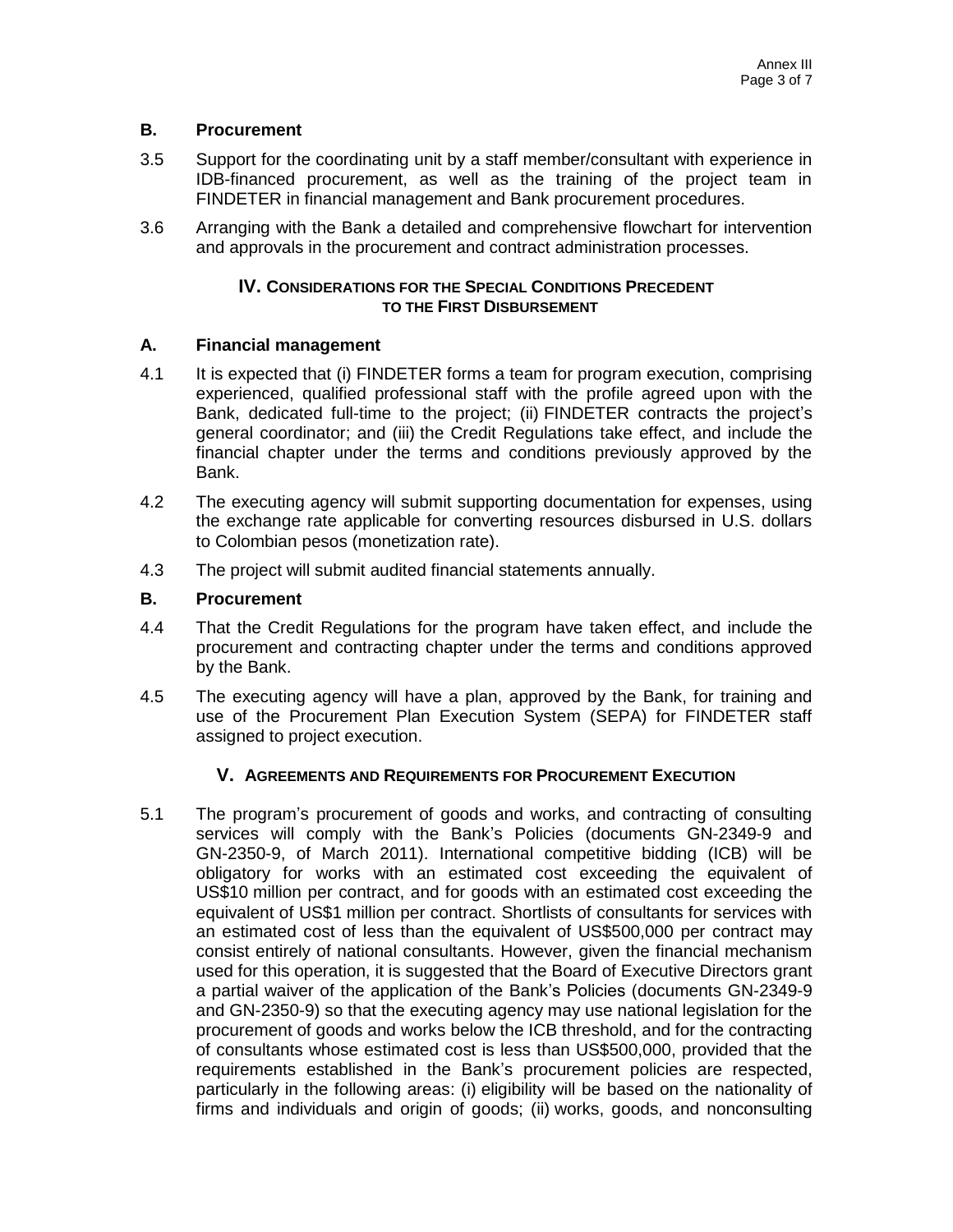services will be awarded to the lowest cost bid; and (iii) bids will not be disqualified based on budgetary bands.

- 5.2 Procurement will be reviewed in the framework of the program's audit activities.
- 5.3 **Procurement execution**. Prior to commencing procurement, the executing agency will draw up a procurement plan for the first 18 months. This will be published in SECOP in accordance with current national rules. The relevance of the expenditure, i.e. the terms of reference, technical specifications, bidding documents, and budget, is the responsibility of the project team leader/sector specialist, and will always require prior no objection, with respect to the start of the procurement process, and according to the project team leader's operational requirements.
- 5.4 **Procurement of works, goods, and nonconsulting services.** Contracts generated and subject to ICB will be executed using the harmonized bidding documents for Colombia agreed upon with the Bank; while those generated and subject to national competitive bidding (NCB) will use Colombia's national legislation on state procurement and contracting, with the restrictions mentioned above.
- 5.5 **Selection and contracting of consultants**. (i) Consulting firms: for amounts over US\$500,000, consultants will be selected and contracted using the harmonized standard request for proposals for Colombia agreed upon with the Bank; for amounts less than or equal to US\$500,000, consultants will be selected using Colombian national legislation on state procurement and consulting according to the Bank's eligibility rules. For amounts over US\$200,000, publication in UNDBOnline is compulsory; and (ii) direct contracting processes will be identified in the procurement plan and duly justified.
- 5.6 **Selection of individual consultants**: The executing agency will use Colombian national legislation on state procurement and contracting according to the Bank's eligibility rules.

|                       | Works*                          |                      | Goods*                        | <b>Consulting Services</b>          |                            |  |
|-----------------------|---------------------------------|----------------------|-------------------------------|-------------------------------------|----------------------------|--|
| <b>ICB</b>            | <b>NCB</b>                      |                      | <b>NCB</b>                    | <b>International</b><br>advertising | 100% national<br>shortlist |  |
| $\geq$ US\$10 million | US\$350,000 -<br>US\$10 million | $\geq$ US\$1 million | US\$50,000 -<br>US\$1 million | $\geq$ US\$200,000                  | ≤ US\$500,000              |  |

**Table 1. Thresholds for the procurement of goods, works, and consulting services**

Simple works and off-the-shelf goods whose value is below the threshold for ICB may be procured by shopping.

- 5.7 **Main procurement processes.** Procurement in the first 18 months is reflected in the procurement plan, attached as an annex, and does not involve technical complexity or procedures worthy of special mention.
- 5.8 **Recurring costs**. All the project's staff costs may be included under this heading. Staff will be hired under the executing agency's internal regulations and national law provided there is no conflict with the Bank's rules.
- 5.9 **Procurement supervision**. The initial review method is ex post for procurement subject to NCB for works, goods, and nonconsulting services, and contracting of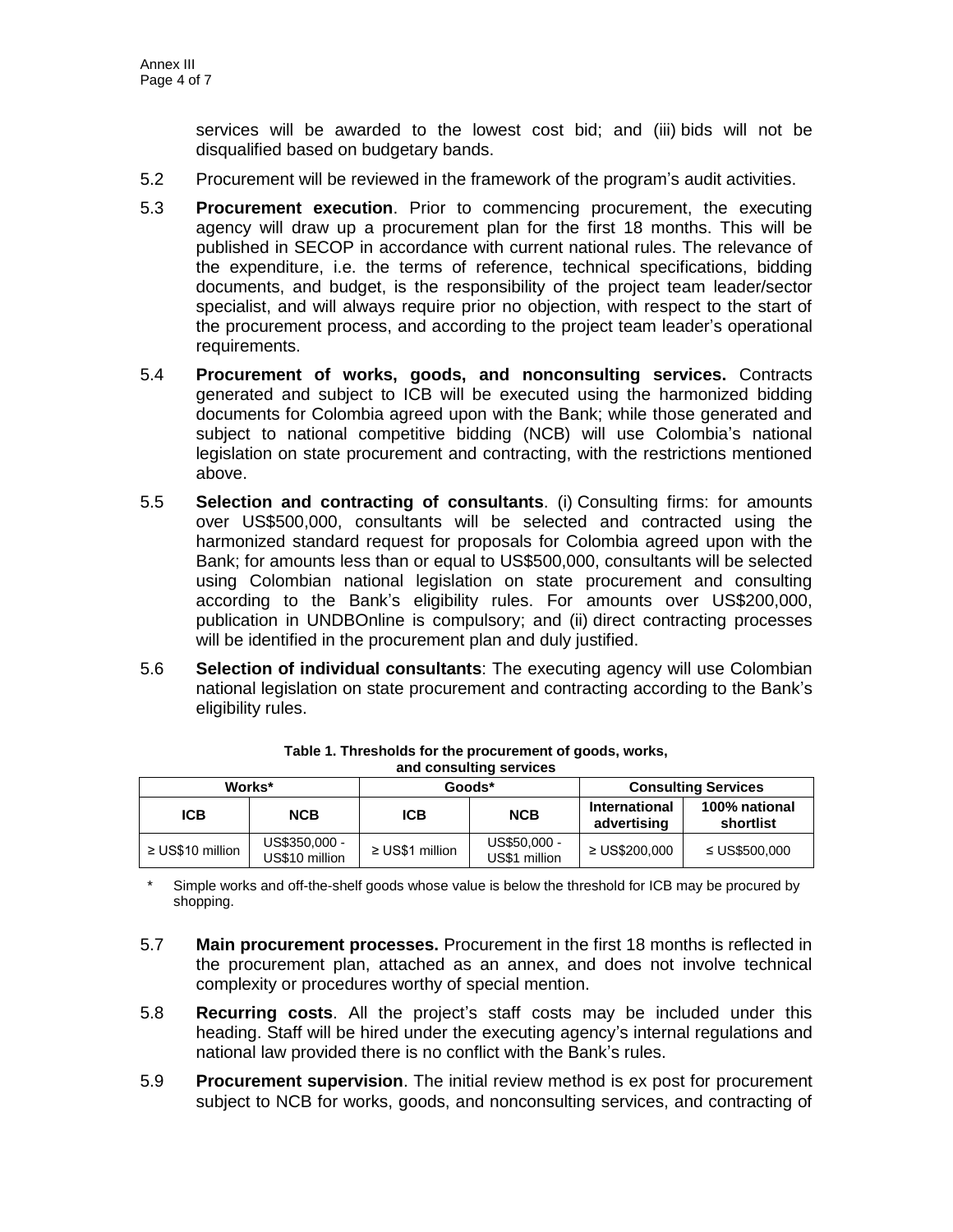consulting services for less than US\$500,000, carried out by the executing agency using national legislation on state procurement and contracting, and ex ante for any possible procurement subject to ICB. Procurement will be reviewed in the framework of the program's audit activities.

5.10 Ex post review reports will not include physical inspection visits.

## **VI. RECORDS AND FILES**

6.1 FINDETER has filing systems in which complete and orderly documentation on procurement procedures at all the precontractual, contractual, and postcontractual stages is kept. The rules on filing require that physical documents be stored for 10 years. FINDETER has an external service for inactive files that is administered using controlled documentary retention tables.

## **VII. FINANCIAL MANAGEMENT**

## **A. Programming and budget**

7.1 Due to FINDETER's partial government ownership, the loan proceeds will not be included in the national budget. Budget programming is put forward for each term and is approved in October of the immediately preceding year by the Board of Directors, which is chaired by the Ministry of Finance's Fiscal Support Bureau. Given FINDETER's budgetary structure, program resources will not be incorporated into the budget, but will be executed as special resources under administration rather than as the entity's own resources.

### **B. Accounting and information systems**

7.2 The lead agency for Colombia's public accounting is the Office of the Comptroller General (CGN), which issues guidelines on how the accounts making up the National Public Budget should be kept, including semipublic entities. FINDETER will use its own information system for budget control, accounting, and treasury management. The accounting and reporting subsystem generates detailed reports classified by investment category. Records will be kept using the accrual method. However, the project's audited financial statements will be drawn up on a cash accounting basis and submitted annually to the Bank. In recording its operations and preparing its financial statements, the institution applies the standards prescribed by the CGN and, where not established by the latter, uses the rules established for national semipublic companies carrying out financial activities, set forth in Resolution 2,416 of 1997.

### **C. Disbursements and cash flow**

7.3 Resources from external sources, like all FINDETER's resources, are executed through FINDETER's information system. For the project's treasury management, FINDETER will open a special (designated) bank account in foreign currency in the project's name for exclusive use of the project's funds. The disbursement method will be advances of funds, based on the liquidity needs over a maximum of six months; and the advances will be accounted for with 70% of the incurred expenses, taking into account that there will be five cities benefiting from the proceeds of the operation, in order to provide liquidity and the time needed for the operational requirements of such an accounting, in accordance with the "Financial Management Guideline for IDB-financed Projects"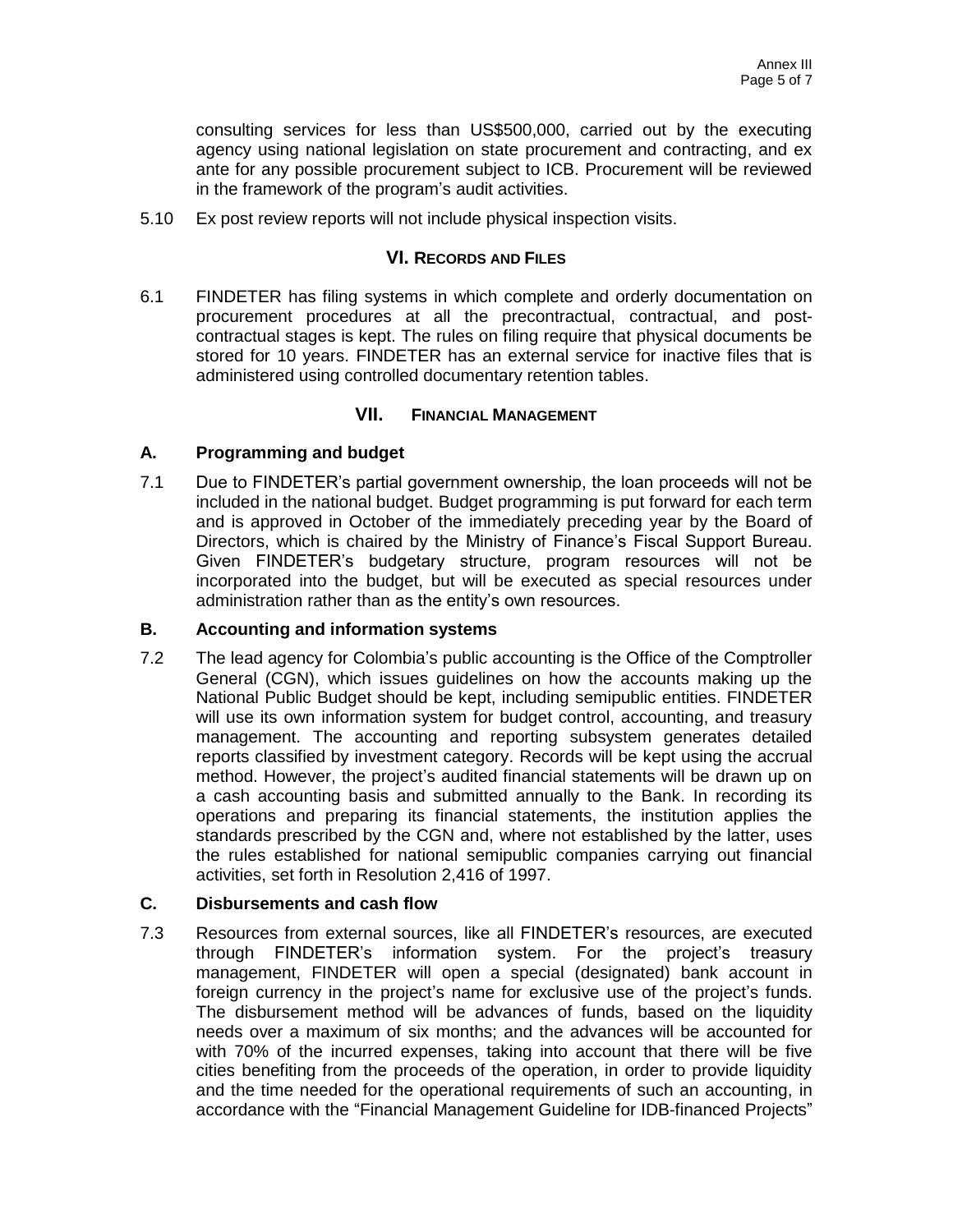(document OP-273-6). In addition to the cash flow projection, disbursements requests will be accompanied by a reconciliation of the special account and a statement on the implementation status of technical and fiduciary performance commitments (as applicable). Expenses will be justified using the monetization rate.

# **D. Internal control and internal audit**

7.4 FINDETER has an internal control office (OCI). FINDETER's internal control is based on the applicability of public internal control model NTC-GP1000, and the principles of self-regulation, self-management, self-supervision, and continuous improvement; it also includes risk maps prepared for each of the processes incorporated in the quality management system. Comprehensive auditing includes five systems: (i) integrated planning and management model, (ii) environmental management system, (iii) quality management system, (iv) internal control system (MECI), and (v) the risk management system, as well as the fiscal audit done by an independent audit firm. The OCI has professional staff to perform its work, and is part of the monitoring process for improvement plans from external audits and the Comptroller General's Office. Internal audit activities are pursued in accordance with audit standards. Investment projects are reviewed selectively in FINDETER according to the OCI's annual work plan. Internal and external audit reports have considered internal control to be effective.

# **E. External control and reports**

- 7.5 External control of FINDETER is conducted by the Office of the Comptroller General, the Superintendency of Finance, and the Office of the Attorney General through selective, ex post, public audits, with the aim of verifying compliance with standards, proper use of resources, observance of processes and procedures, the achievement of targets and objectives, etc. As the Office of the Comptroller General is not currently eligible to audit Bank-financed projects, the project will use the services of an independent audit firm.
- 7.6 The project's financial statements and eligibility of expenses will be audited by an independent audit firm acceptable to the Bank, which will be contracted by FINDETER. Auditing services will be financed with the loan proceeds. The project's financial statements will be audited annually and submitted to the Bank within four months following the close of each fiscal year, pursuant to the previously agreed procedures and terms of reference. The reports required will be those established in the terms of reference, which will include a review of procurement, in addition to the Bank's actions and reviews. An independent private audit firm is required to audit this operation so as to guarantee the frequency and content of the reports, pursuant to document OP-273-6*.*
- 7.7 There is no national policy on disclosure of audit reports; nevertheless, under the disclosure and access to information policy in force, the project's audited reports will be published on the Bank's systems.

# **F. Financial supervision plan**

7.8 Based on the results of the institutional capacity assessment, the financial specialist will carry out on-site and desk reviews of the annual and final audited financial statements. Financial supervision will be conducted on an ex post basis for FINDETER. The project auditor will verify that the resources are executed, in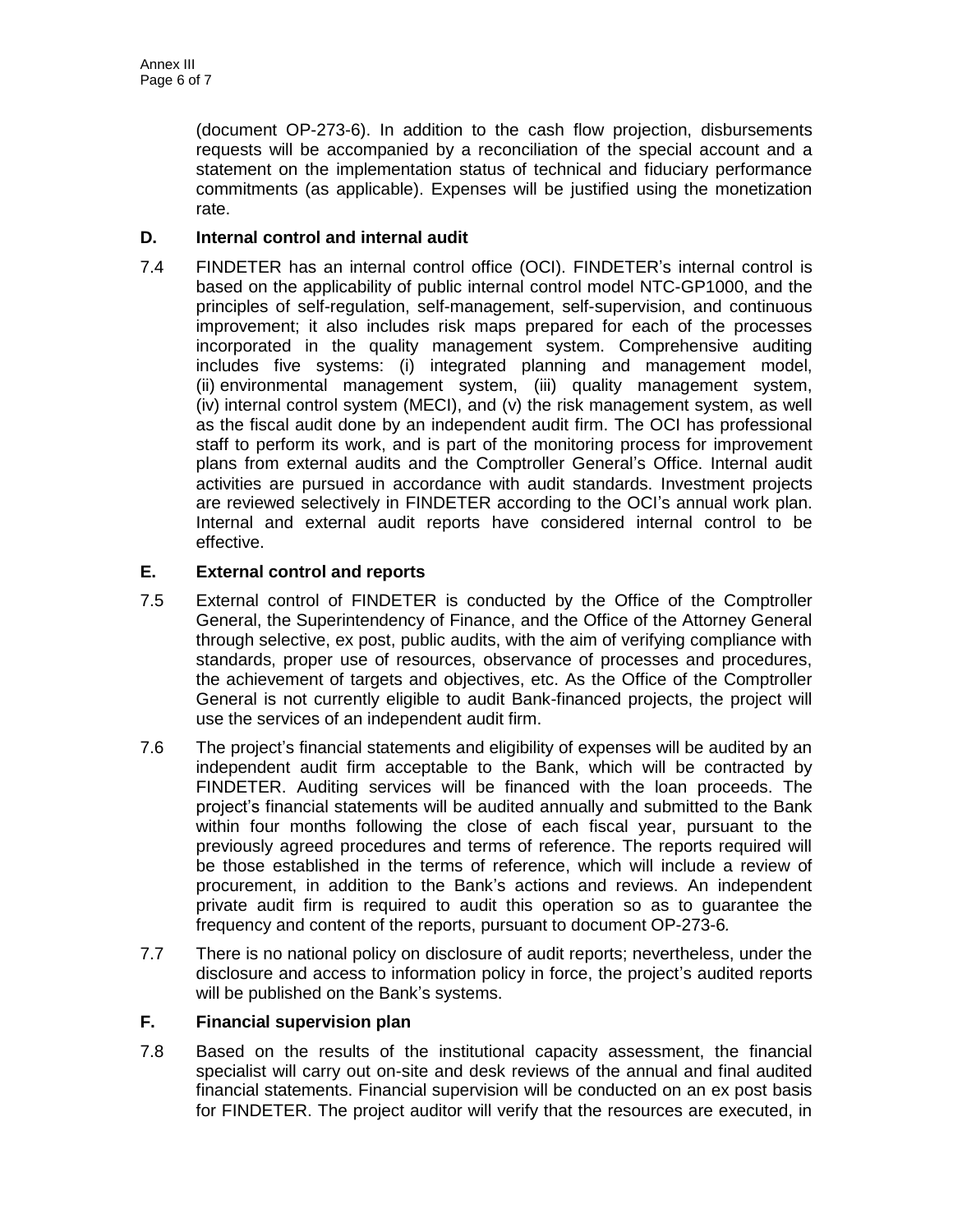accordance with Bank policies and standards on fiduciary management and the conditions set forth in the Credit Regulations. At a minimum, the following activities are included in the supervision plan: (i) annual visits by the external audit firm to FINDETER and the beneficiary agencies for a full audit of disbursement processes, including the financed works and/or final beneficiaries; (ii) on-site visits to the locations where the loan proceeds were invested; and (iii) one visit to verify compliance with the internal control recommendations made by the project's external audit firm. Fiduciary supervision visits regarding financial management will include verification of the financial and accounting arrangements used in administering the project, as well as monitoring of the recommendations issued by the project's independent auditor.

### **G. Execution arrangements**

- 7.9 The borrower and executing agency will be FINDETER, which will operate through a coordinator for execution of the project components. The coordinator will have the support of a technical team (comprising the relevant technical, administrative, and financial support areas). The project's operational and fiduciary management will be carried out by FINDETER, which will have a team experienced in multilateral banking matters, which supports the execution of other programs of this nature in the institution. The formation of both teams will be described in the Credit Regulations, which will also establish the details of the relationship between FINDETER and the operation's beneficiary agencies, which will be governed by an agreement between the parties.
- 7.10 Program executing arrangements are designed such that the beneficiary agencies themselves will implement program activities. Fiduciary, administrative, and operational processes are included in the procedures promoted by FINDETER through the cross-cutting support units responsible for these processes, which are concentrated in the Office of the General Secretary and the Vice President for Finance. The program also includes technical support from various FINDETER departments responsible for program execution.
- 7.11 The Credit Regulations will establish the details of the formation and functioning of the monitoring mechanisms for each of the components. More details of the execution arrangements are provided in the Proposal for Operation Development and will be developed in Credit Regulations.

### **H. Other financial management agreements and requirements**

7.12 There are no fiduciary agreements or requirements beyond those mentioned above. However, the fiduciary agreements and requirements included in this annex may be adjusted as the project evolves, based on the updated analysis of risks and the institutional capacity assessment carried out during project execution.